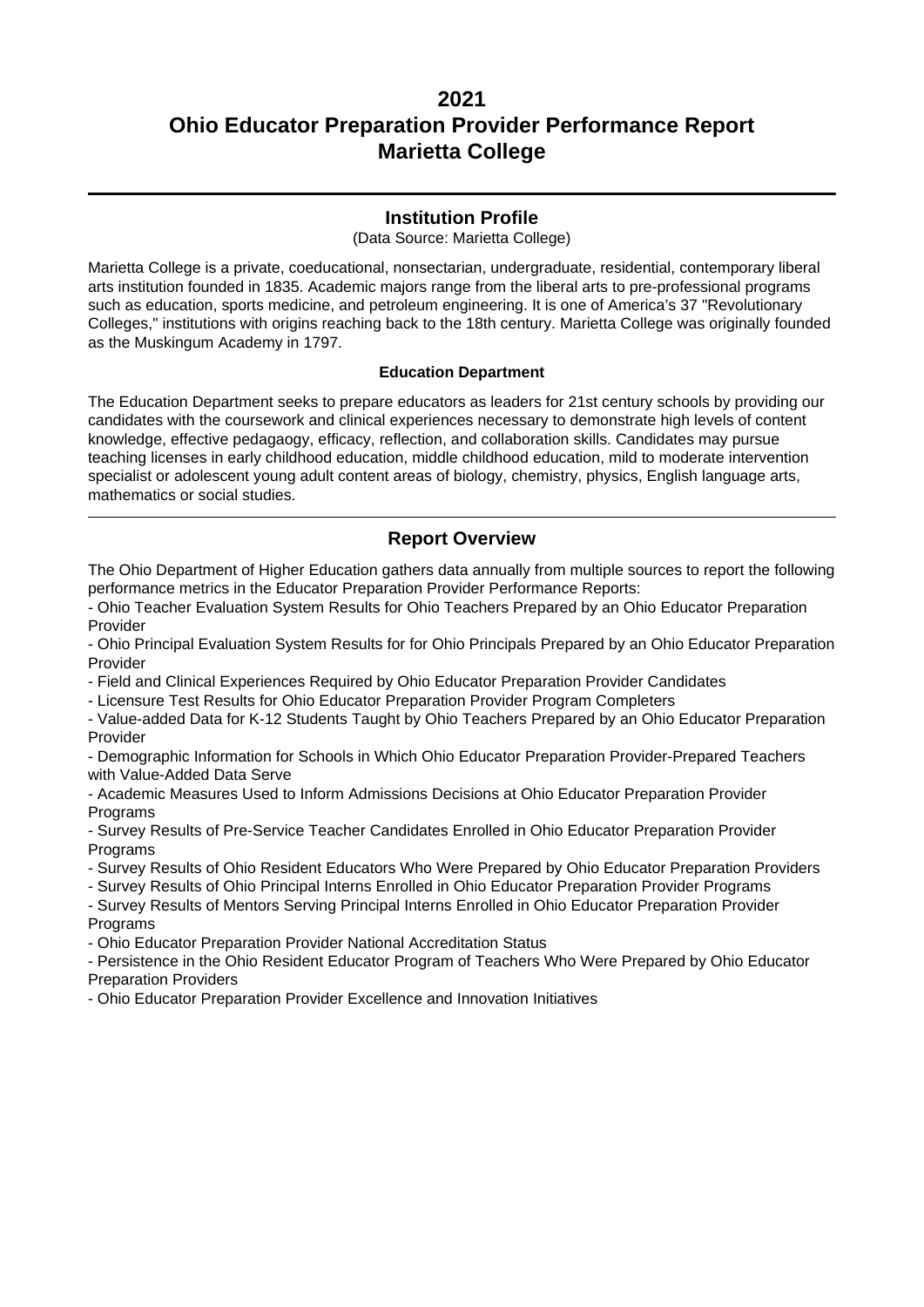### **Ohio Teacher Evaluation System (OTES) Results for Ohio Teachers Prepared by an Ohio Educator Preparation Provider at Marietta College**

Reporting Period from Sept 1, 2020 to Aug 31, 2021 (Data Source: Ohio Department of Education)

#### **Description of Data:**

Ohio's system for evaluating teachers (Ohio's Teacher Evaluation System) provides educators with a detailed view of their performance, with a focus on specific strengths and opportunities for improvement. The system is research-based and designed to be transparent, fair, and adaptable to the specific contexts of Ohio's school districts. Furthermore, it builds on what educators know about the importance of ongoing assessment and feedback as a powerful vehicle to support improved practice. Teacher performance and student academic growth are the two key components of Ohio's evaluation system.

An apparent dip in evaluations for the most recent "Initial License Effective Year" cohort comes from the perception that any given year's evaluation results are actually a chronological view of evaluations. Rather, it's a view of the evaluations from that school year, showing four different cohorts of licensed educators. The most recently licensed cohort will eventually have more evaluation results in its second year as more educators find employment as teachers or principals.

Limitations of the Ohio Teacher Evaluation System (OTES) Data:

1. The information in the report is for those individuals receiving their licenses with effective years of 2018, 2019, 2020 and 2021.

2. The teacher evaluation data in this report are provided by the Ohio Department of Education.

3. Due to ORC 3333.041(B), annual results must be masked for institutions with fewer than 10 completers with OTES data.

| <b>Associated Teacher Evaluation Classifications</b> |                 |                 |                 |                 |  |  |
|------------------------------------------------------|-----------------|-----------------|-----------------|-----------------|--|--|
| <b>Initial Licensure</b><br><b>Effective Year</b>    | # Accomplished  | # Skilled       | # Developing    | # Ineffective   |  |  |
| 2017                                                 | N <sub>10</sub> | N <sub>10</sub> | N <sub>10</sub> | N <sub>10</sub> |  |  |
| 2018                                                 | N <sub>10</sub> | N < 10          | N <sub>10</sub> | N <sub>10</sub> |  |  |
| 2019                                                 | N <sub>10</sub> | N <sub>10</sub> | N <sub>10</sub> | N <sub>10</sub> |  |  |
| 2020                                                 | N <sub>10</sub> | N <sub>10</sub> | N <sub>10</sub> | N <sub>10</sub> |  |  |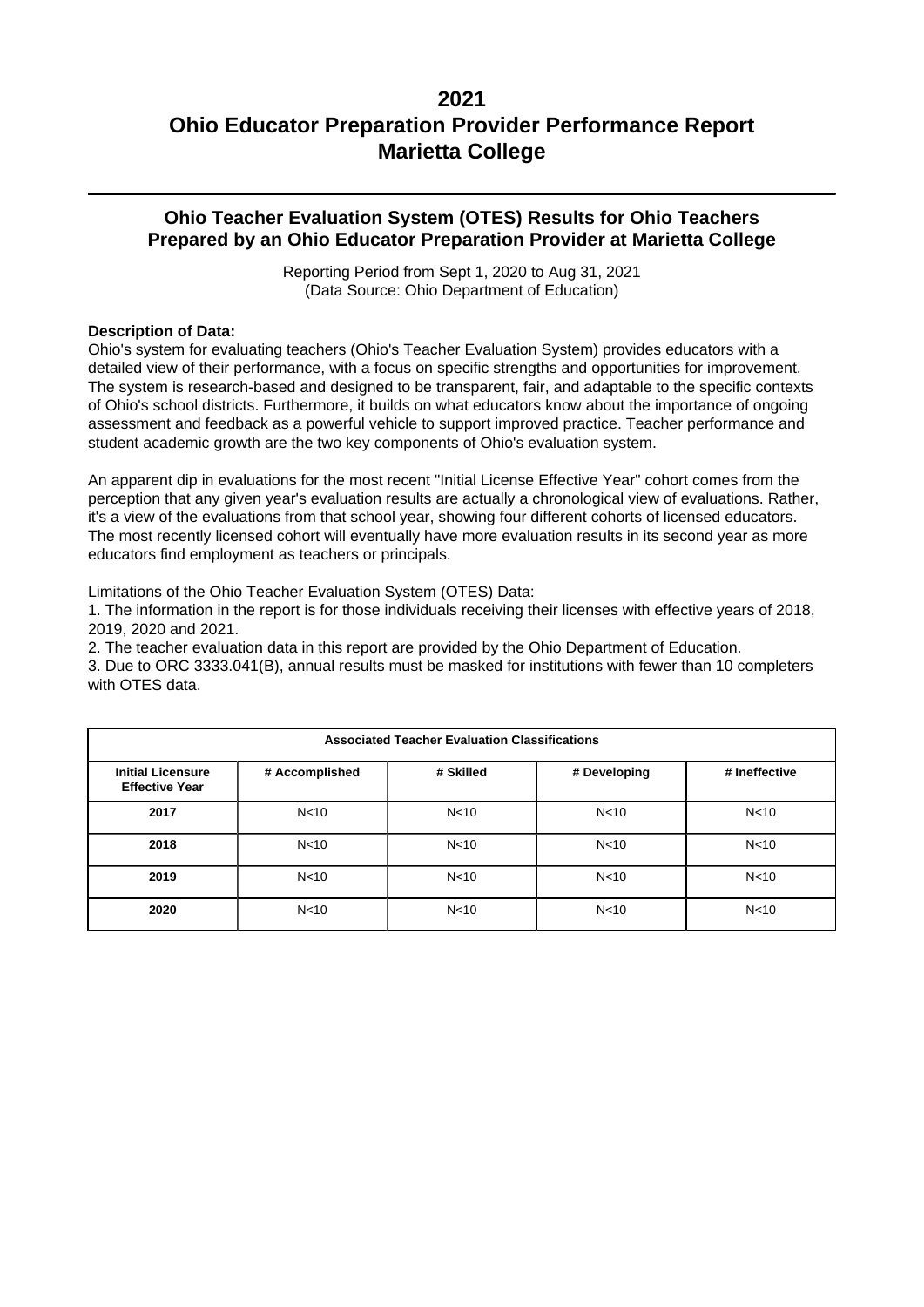### **Ohio Principal Evaluation System (OPES) Results for Individuals Completing Principal Preparation Programs at Marietta College**

Reporting Period from Sept 1, 2020 to Aug 31, 2021 (Data Source: Ohio Department of Education)

#### **Description of Data:**

Ohio's system for evaluating principals (Ohio's Principal Evaluation System) provides building leaders with a detailed view of their performance, with a focus on specific strengths and opportunities for improvement.

The Ohio Principal Evaluation System (OPES) data reported here are limited in that the information in the report is for those individuals receiving their licenses with effective years of 2017, 2018, 2019 and 2020.

An apparent dip in evaluations for the most recent "Initial License Effective Year" cohort comes from the perception that any given year's evaluation results are actually a chronological view of evaluations. Rather, it's a view of the evaluations from that school year, showing four different cohorts of licensed educators. The most recently licensed cohort will eventually have more evaluation results in its second year as more educators find employment as teachers or principals.

| <b>Associated Principal Evaluation Classifications</b>                                                            |  |  |  |  |  |  |
|-------------------------------------------------------------------------------------------------------------------|--|--|--|--|--|--|
| # Accomplished<br># Skilled<br># Ineffective<br><b>Initial Licensure</b><br># Developing<br><b>Effective Year</b> |  |  |  |  |  |  |
| N/A<br>N/A<br>N/A<br>N/A<br>N/A                                                                                   |  |  |  |  |  |  |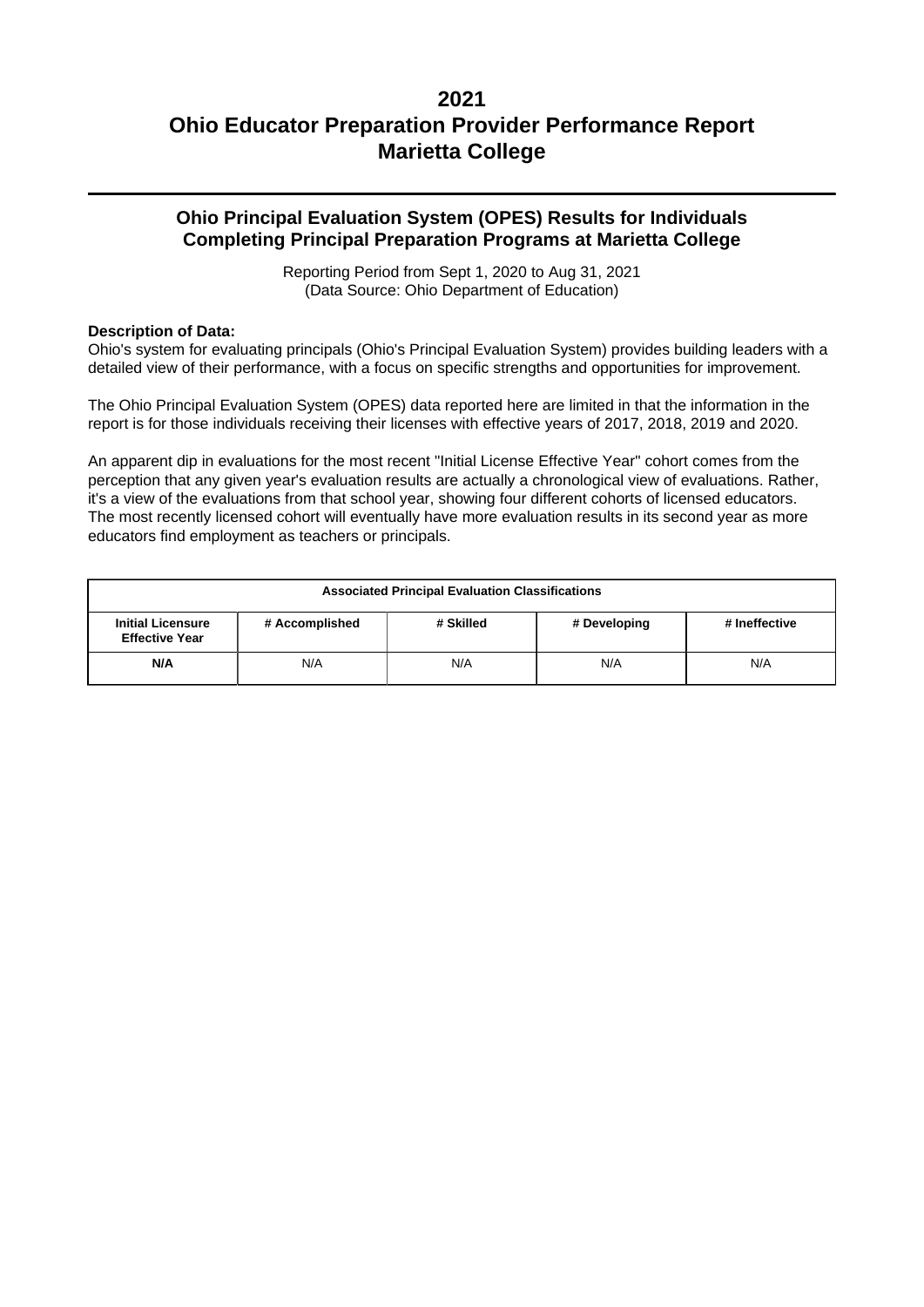### **Field and Clinical Experiences for Candidates at Marietta College**

Reporting Period from Sept 1, 2020 to Aug 31, 2021 (Data Source: Marietta College)

#### **Description of Data:**

Ohio requires that educator candidates complete field and clinical experiences in school settings as part of their preparation. These experiences include early and ongoing field-based opportunities and the culminating pre-service clinical experience commonly referred to as "student teaching." The specific requirements beyond the requisite statewide minimums for these placements vary by institution and by program. The information below is calculated based on data reported by Ohio Educator Preparation Providers.

| <b>Teacher Preparation Programs</b>                                                                                 |                     |  |  |  |  |
|---------------------------------------------------------------------------------------------------------------------|---------------------|--|--|--|--|
| <b>Field/Clinical Experience Element</b>                                                                            | <b>Requirements</b> |  |  |  |  |
| Require edTPA National Scoring from candidates in teacher preparation programs at the<br>institution                |                     |  |  |  |  |
| Minimum number of field/clinical hours required of candidates in teacher preparation programs<br>at the institution | 170                 |  |  |  |  |
| Maximum number of field/clinical hours required of candidates in teacher preparation<br>programs at the institution | 365                 |  |  |  |  |
| Average number of weeks required to teach full-time within the student teaching experience at<br>the institution    | 14                  |  |  |  |  |
| Percentage of teacher candidates who satisfactorily completed student teaching                                      | 95.24%              |  |  |  |  |

| <b>Principal Preparation Programs</b>                                               |                     |  |  |  |  |
|-------------------------------------------------------------------------------------|---------------------|--|--|--|--|
| <b>Field/Clinical Experience Element</b>                                            | <b>Requirements</b> |  |  |  |  |
| Total number of field/clinical weeks required of principal candidates in internship | N/A                 |  |  |  |  |
| Number of candidates who started internship                                         | N/A                 |  |  |  |  |
| Number of candidates who completed internship                                       | N/A                 |  |  |  |  |
| Percentage of principal candidates who satisfactorily completed internship          | N/A                 |  |  |  |  |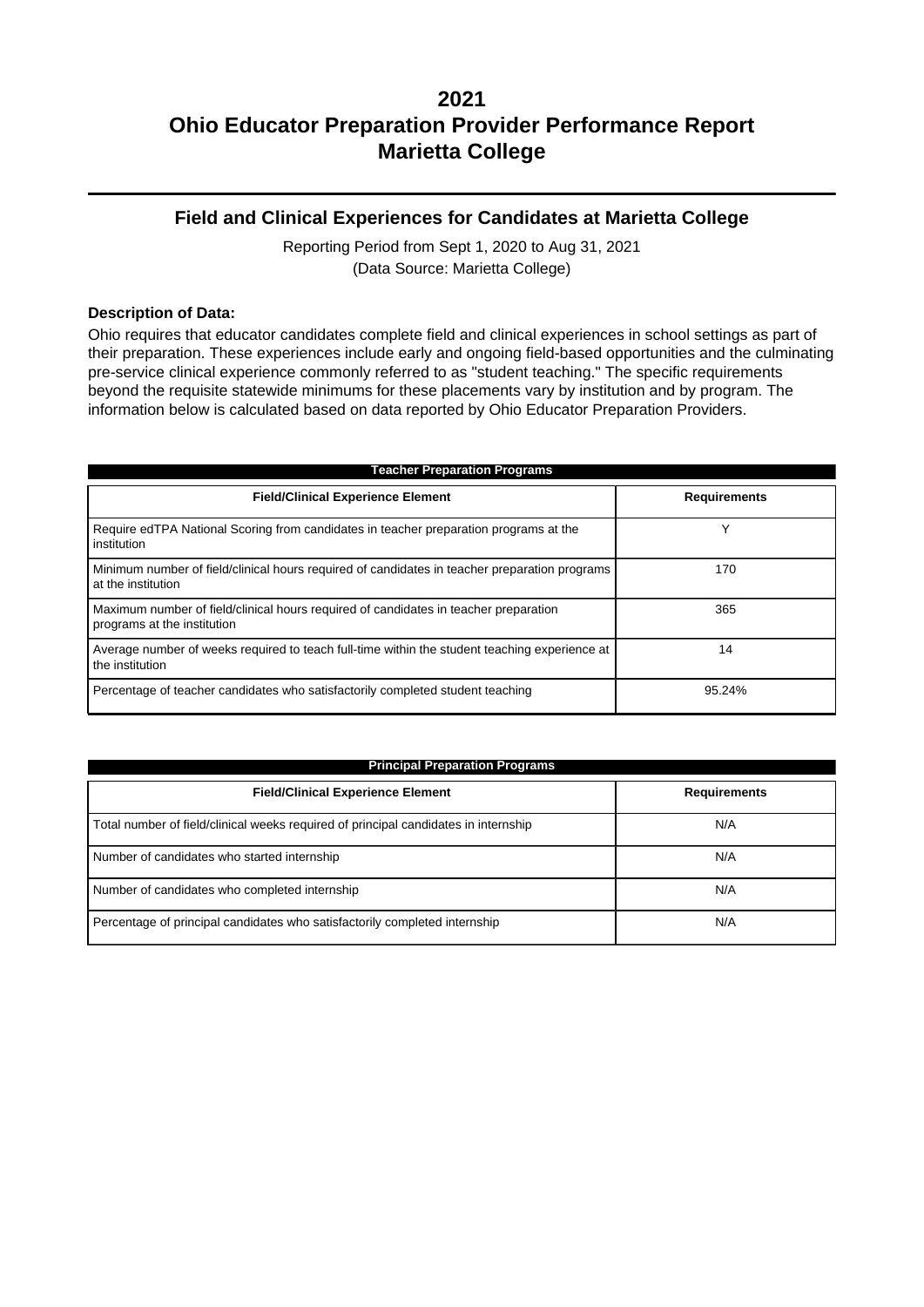### **Ohio Educator Licensure Examination Pass Rates at Marietta College**

Reporting Period from Sept 1, 2019 to Aug 31, 2020 (Data Source: USDOE Title II Report)

#### **Description of Data:**

Ohio educator licensure requirements include passage of all requisite licensure examinations at the state determined cut score. The reported results reflect Title II data, and therefore represent pass rate data solely for initial licenses. Further, because the data are gathered from the Title II reports, there is a one-year lag in accessing the data. Teacher licensure pass rate data are the only reported metric for which the data do not reflect the reporting year 2020-2021.

As of 2013, the Ohio Assessments for Educators replaced the Praxis subject assessments for initial licensure. Some Praxis II assessments are still being reported because recent program completers took those tests in or before 2013.

| <b>Teacher Licensure Tests</b>               |  |  |  |  |  |
|----------------------------------------------|--|--|--|--|--|
| <b>Summary Rating: EFFECTIVE</b>             |  |  |  |  |  |
| <b>Completers Tested</b><br><b>Pass Rate</b> |  |  |  |  |  |
| 100%<br>12                                   |  |  |  |  |  |

## **Ohio Principal Licensure Examination Pass Rates at Marietta College**

Reporting Period from Sept 1, 2020 to Aug 31, 2021 (Data Source: Marietta College)

#### **Description of Data:**

Ohio requires that principal candidates pass the requisite state examination to be recommended for licensure. The 2019-2020 program completer pass rates are reported by each Ohio educator preparation provider.

| <b>Principal Licensure Tests</b>             |     |  |  |  |
|----------------------------------------------|-----|--|--|--|
| <b>Completers Tested</b><br><b>Pass Rate</b> |     |  |  |  |
| N/A                                          | N/A |  |  |  |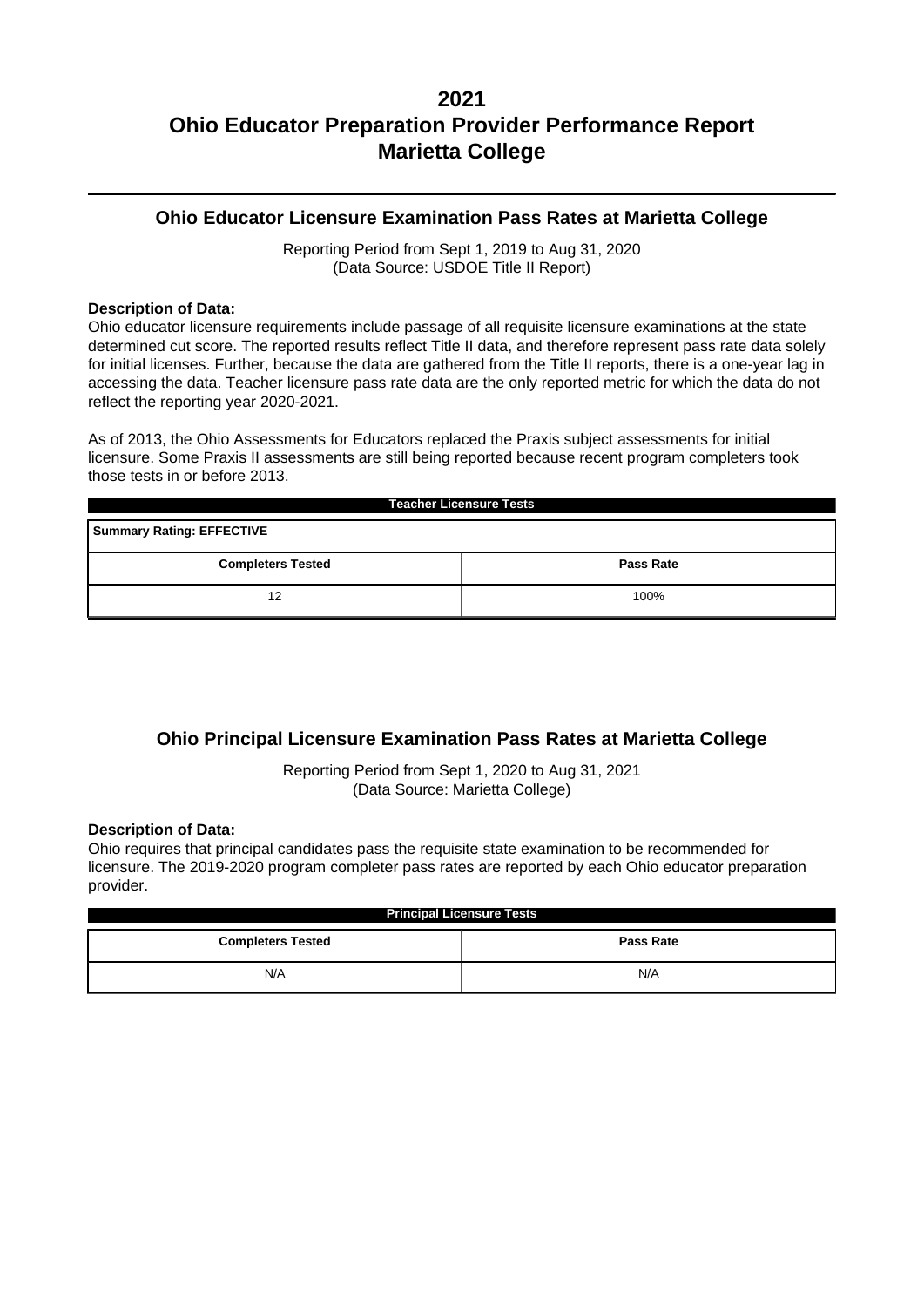### **Value-Added Data for Students Taught by Teachers Prepared by Ohio Educator Preparation Providers at Marietta College**

Reporting Period from Sept 1, 2020 to Aug 31, 2021

#### **Description of Data:**

Ohio's value-added data system provides information on student academic gains. As a vital component of Ohio's accountability system, districts and educators have access to an extensive array of diagnostic data through the Education Value-Added Assessment System (EVAAS). Schools can demonstrate through valueadded data that many of their students are achieving significant progress. Student growth measures also provide students and parents with evidence of the impact of their efforts. Educators and schools further use value-added data to inform instructional practices.

Limitations of the Value-Added Data:

1. The information in the report is for those individuals receiving their licenses with effective years of 2017, 2018, 2019 and 2020.

2. The value-added data in this report are those reported by Ohio's Education Value-Added Assessment System (EVAAS) based on Elementary and Middle School Tests (Grades 4-8) and End-of-Course Tests for high school credit.

3. For Educator Preparation Providers with fewer than 10 linked teachers or principals with value-added data, only the number (N) is reported.

|                         | <b>Initial Licensure Effective</b><br>Years 2017, 2018, 2019, 2020 | <b>Associated Value-Added Classifications</b> |                      |            |                        |                        |
|-------------------------|--------------------------------------------------------------------|-----------------------------------------------|----------------------|------------|------------------------|------------------------|
| Employed<br>as Teachers | Teachers<br>with Value-<br><b>Added Data</b>                       | <b>Most Effective</b>                         | <b>Above Average</b> | Average    | Approaching<br>Average | <b>Least Effective</b> |
| N/A                     | N/A                                                                | N/A<br>N/A                                    | N/A<br>N/A           | N/A<br>N/A | N/A<br>N/A             | N/A<br>N/A             |

#### **Value-Added Data for Marietta College-Prepared Teachers**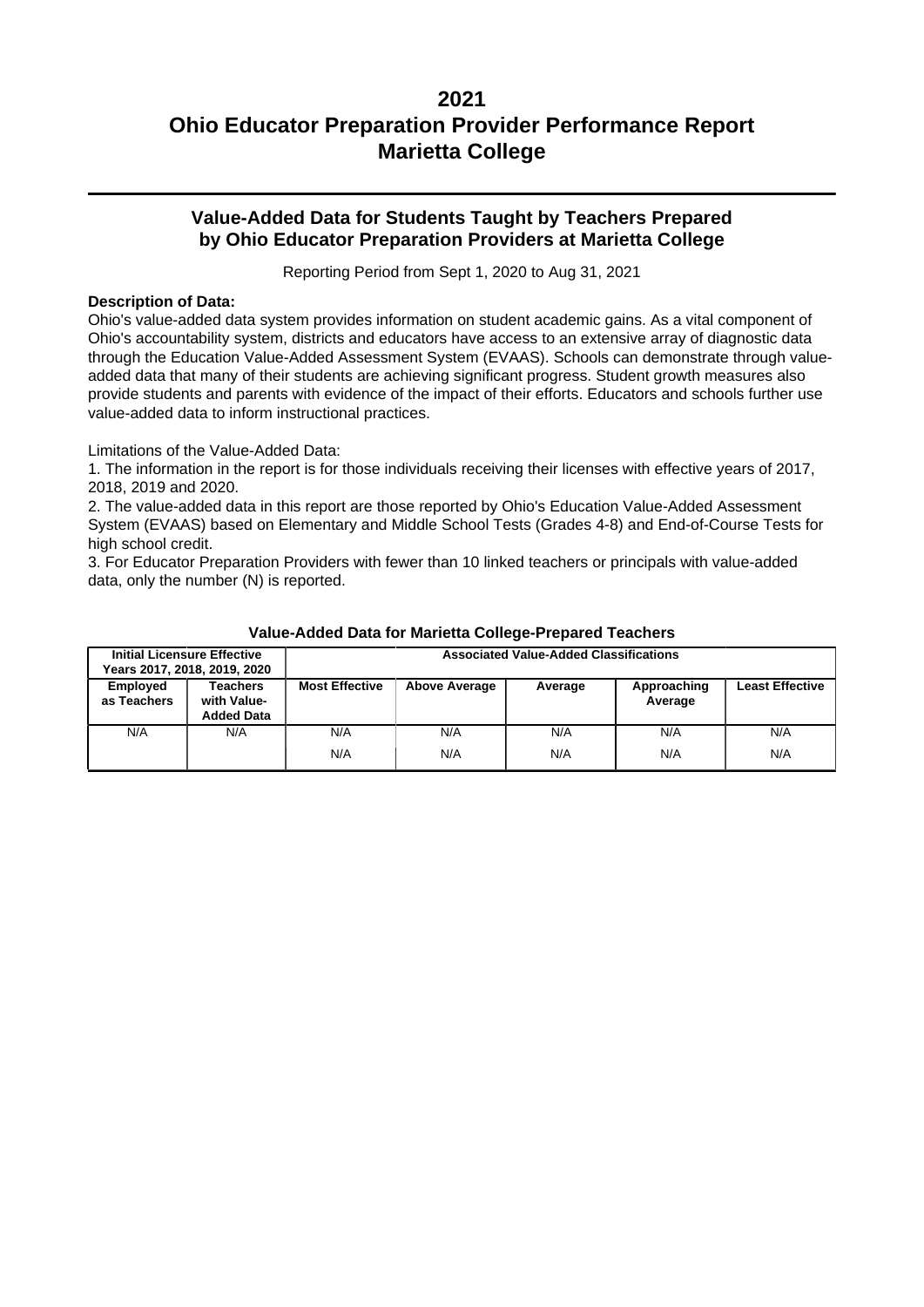#### **Demographic Information for Schools where Marietta College-Prepared Teachers with Value-Added Data Serve Teachers Serving by School Level**

| <b>Elementary School</b> | <b>Middle School</b> | <b>Junior High School</b> | <b>High School</b> | <b>No School Level</b> |
|--------------------------|----------------------|---------------------------|--------------------|------------------------|
| N/A                      | N/A                  | N/A                       | N/A                | N/A                    |
| N/A                      | N/A                  | N/A                       | N/A                | N/A                    |

| <b>Teachers Serving by School Type</b> |                      |                    |                                      |                    |                |  |
|----------------------------------------|----------------------|--------------------|--------------------------------------|--------------------|----------------|--|
| Community<br><b>School</b>             | <b>Public School</b> | <b>STEM School</b> | Educational<br><b>Service Center</b> | <b>Career-Tech</b> | No School Type |  |
| N/A                                    | N/A                  | N/A                | N/A                                  | N/A                | N/A            |  |
| N/A                                    | N/A                  | N/A                | N/A                                  | N/A                | N/A            |  |

| Teachers Serving by Overall Letter Grade of Building Value-Added |     |     |     |     |           |  |
|------------------------------------------------------------------|-----|-----|-----|-----|-----------|--|
| A                                                                | в   | ີ   | D   |     | <b>NR</b> |  |
| N/A                                                              | N/A | N/A | N/A | N/A | N/A       |  |
| N/A                                                              | N/A | N/A | N/A | N/A | N/A       |  |

| <b>Teachers Serving by Minority Enrollment by Quartiles</b> |                             |                            |                     |                             |  |  |  |
|-------------------------------------------------------------|-----------------------------|----------------------------|---------------------|-----------------------------|--|--|--|
| <b>High Minority</b>                                        | <b>Medium-High Minority</b> | <b>Medium-Low Minority</b> | <b>Low Minority</b> | <b>No Minority Quartile</b> |  |  |  |
| N/A                                                         | N/A                         | N/A                        | N/A                 | N/A                         |  |  |  |
| N/A                                                         | N/A                         | N/A                        | N/A                 | N/A                         |  |  |  |

| <b>Teachers Serving by Poverty Level by Quartiles</b> |                            |                           |                    |                            |  |  |
|-------------------------------------------------------|----------------------------|---------------------------|--------------------|----------------------------|--|--|
| <b>High Poverty</b>                                   | <b>Medium-High Poverty</b> | <b>Medium-Low Poverty</b> | <b>Low Poverty</b> | <b>No Poverty Quartile</b> |  |  |
| N/A                                                   | N/A                        | N/A                       | N/A                | N/A                        |  |  |
| N/A                                                   | <b>NA</b>                  | N/A                       | N/A                | N/A                        |  |  |

**\* Due to the preliminary nature of the data and staffing at ESC/district level, certain demographic variables have not been reported for some schools.**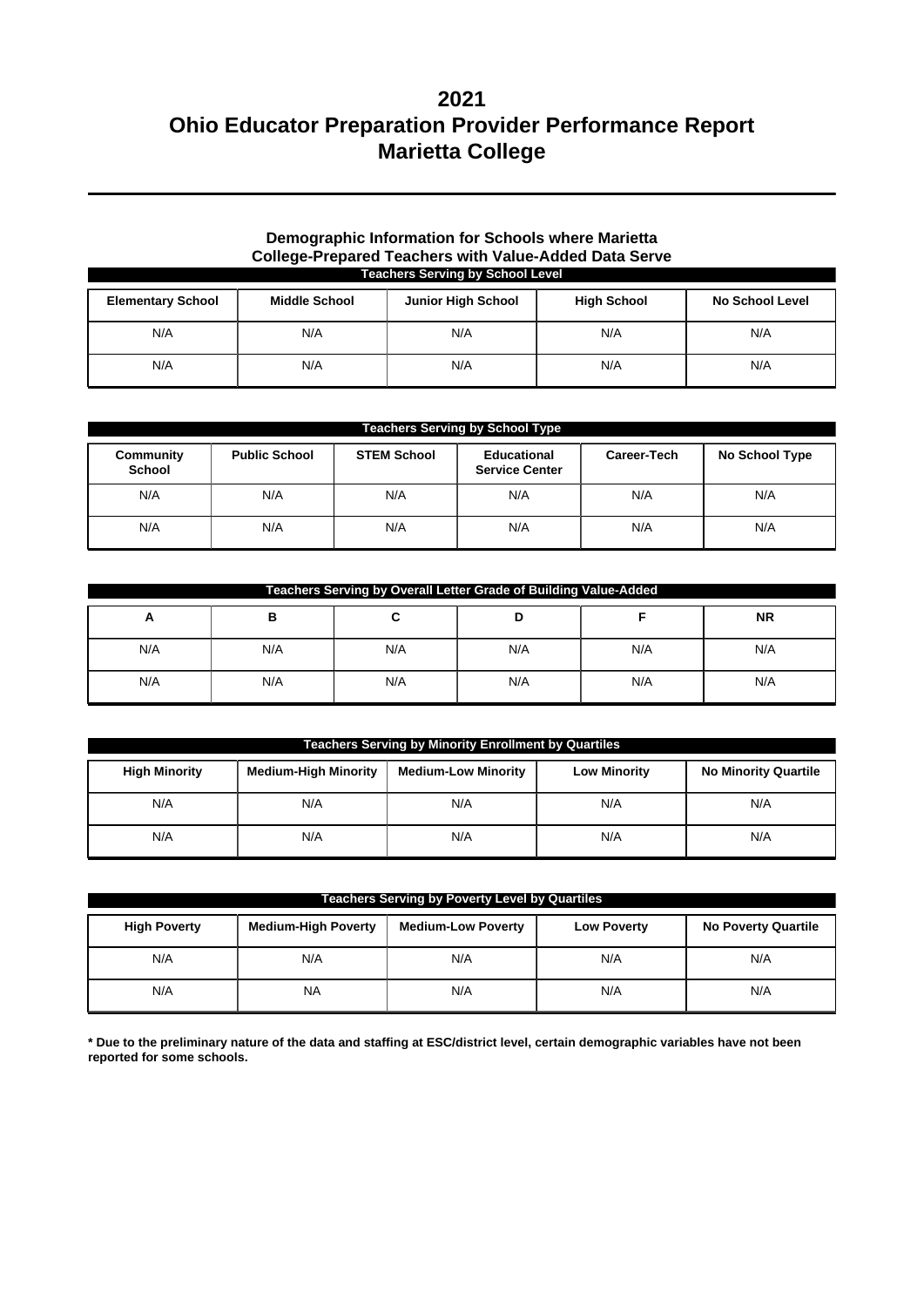| <b>Value-Added Data for Marietta College-Prepared Principals</b> |                                                       |                                                                    |     |     |     |     |  |  |
|------------------------------------------------------------------|-------------------------------------------------------|--------------------------------------------------------------------|-----|-----|-----|-----|--|--|
| <b>Initial Licensure Effective</b>                               | Years 2017, 2018, 2019, 2020                          | Principals Serving by Letter Grade of Overall Building Value-Added |     |     |     |     |  |  |
| <b>Employed as</b><br><b>Principals</b>                          | <b>Principals</b><br>with Value-<br><b>Added Data</b> | А                                                                  | в   |     | D   |     |  |  |
| N/A                                                              | N/A                                                   | N/A                                                                | N/A | N/A | N/A | N/A |  |  |
|                                                                  |                                                       | N/A                                                                | N/A | N/A | N/A | N/A |  |  |

#### **Demographic Information for Schools where Marietta College-Prepared Principals with Value-Added Data Serve**

| <b>Principals Serving by School Level</b> |                      |                           |                    |                        |  |  |  |  |
|-------------------------------------------|----------------------|---------------------------|--------------------|------------------------|--|--|--|--|
| <b>Elementary School</b>                  | <b>Middle School</b> | <b>Junior High School</b> | <b>High School</b> | <b>No School Level</b> |  |  |  |  |
| N/A                                       | N/A                  | N/A                       | N/A                | N/A                    |  |  |  |  |
| N/A                                       | N/A                  | N/A                       | N/A                | N/A                    |  |  |  |  |

| <b>Principals Serving by School Type</b> |                      |                    |                                      |             |                |  |  |  |  |
|------------------------------------------|----------------------|--------------------|--------------------------------------|-------------|----------------|--|--|--|--|
| Community<br><b>School</b>               | <b>Public School</b> | <b>STEM School</b> | Educational<br><b>Service Center</b> | Career-Tech | No School Type |  |  |  |  |
| N/A                                      | N/A                  | N/A                | N/A                                  | N/A         | N/A            |  |  |  |  |
| N/A                                      | N/A                  | N/A                | N/A                                  | N/A         | N/A            |  |  |  |  |

| <b>Principals Serving by Overall Letter Grade of School</b> |     |     |     |     |     |  |  |  |
|-------------------------------------------------------------|-----|-----|-----|-----|-----|--|--|--|
| <b>NR</b><br>в<br>A                                         |     |     |     |     |     |  |  |  |
| N/A                                                         | N/A | N/A | N/A | N/A | N/A |  |  |  |
| N/A                                                         | N/A | N/A | N/A | N/A | N/A |  |  |  |

| Principals Serving by Minority Enrollment by Quartiles |                             |                            |                     |                             |  |  |  |  |
|--------------------------------------------------------|-----------------------------|----------------------------|---------------------|-----------------------------|--|--|--|--|
| <b>High Minority</b>                                   | <b>Medium-High Minority</b> | <b>Medium-Low Minority</b> | <b>Low Minority</b> | <b>No Minority Quartile</b> |  |  |  |  |
| N/A                                                    | N/A                         | N/A                        | N/A                 | N/A                         |  |  |  |  |
| N/A                                                    | N/A                         | N/A                        | N/A                 | N/A                         |  |  |  |  |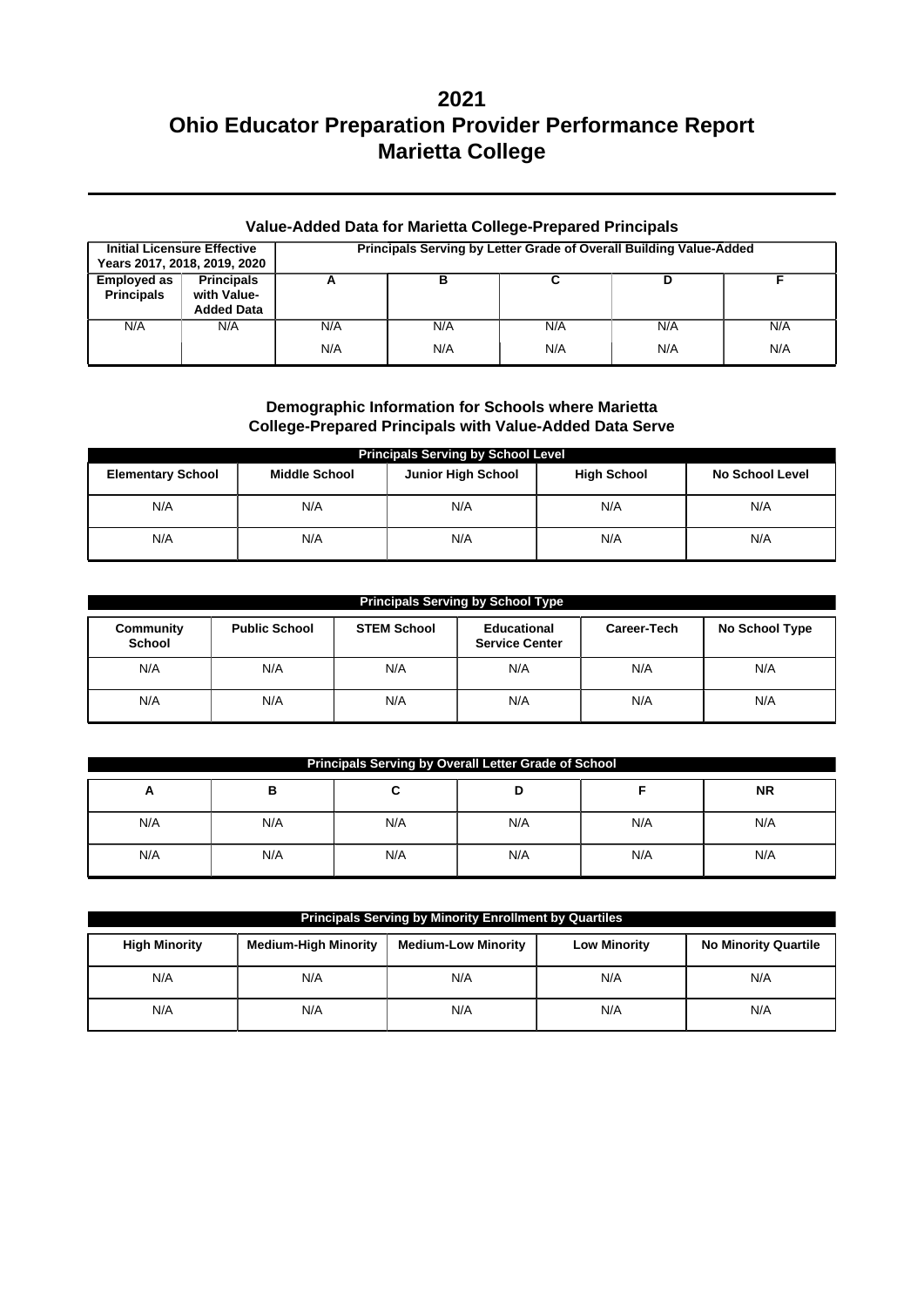| <b>Principals Serving by Poverty Level by Quartiles</b> |                            |                           |                    |                            |  |  |  |
|---------------------------------------------------------|----------------------------|---------------------------|--------------------|----------------------------|--|--|--|
| <b>High Poverty</b>                                     | <b>Medium-High Poverty</b> | <b>Medium-Low Poverty</b> | <b>Low Poverty</b> | <b>No Poverty Quartile</b> |  |  |  |
| N/A                                                     | N/A                        | N/A                       | N/A                | N/A                        |  |  |  |
| N/A                                                     | N/A                        | N/A                       | N/A                | N/A                        |  |  |  |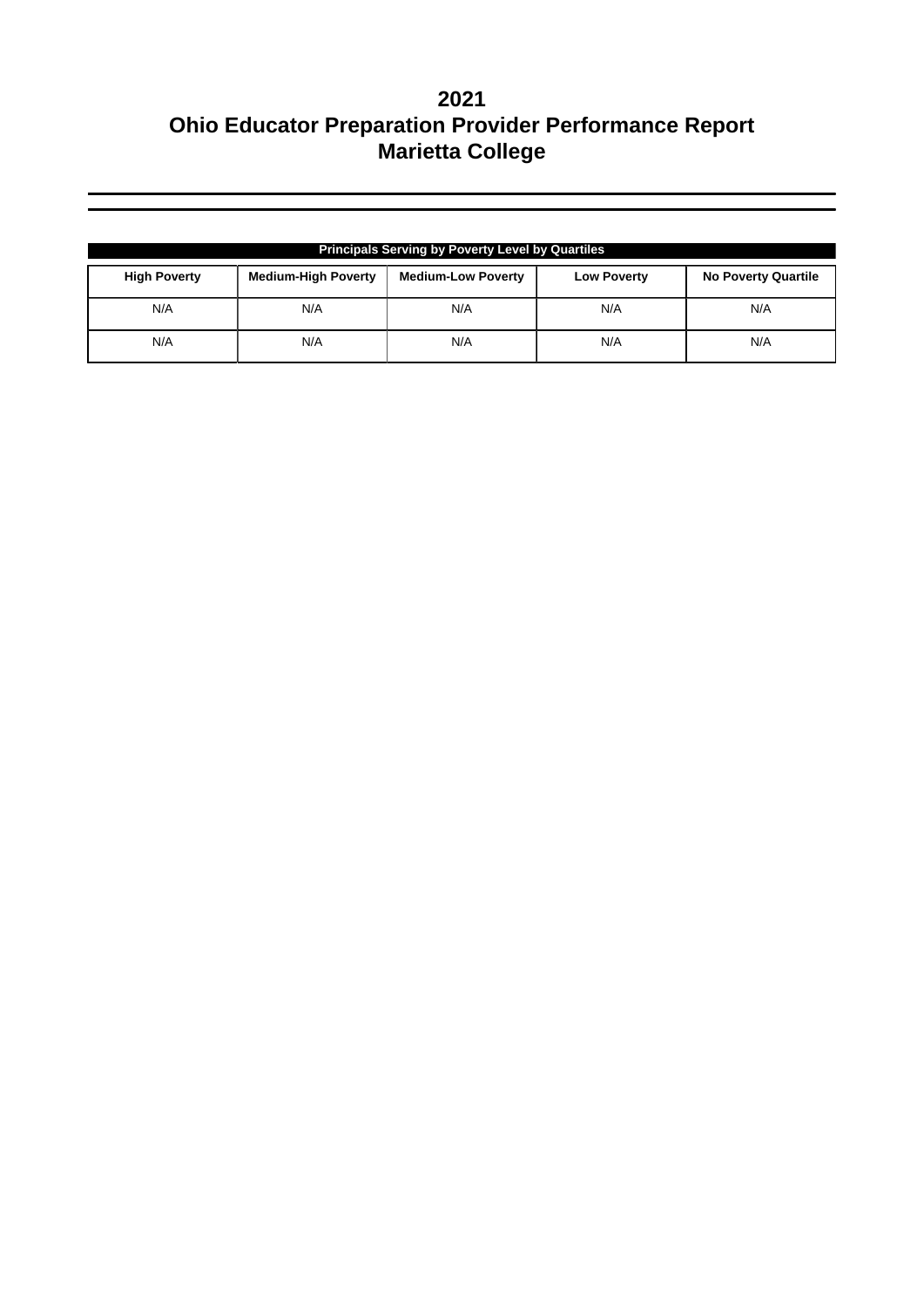### **Marietta College Candidate Academic Measures**

(Data Source:Marietta College) Reporting Period from Sept 1, 2020 to Aug 31, 2021

#### **Undergraduate Admission Requirements**

Teacher candidates apply for admission to the professional licensure program when they are ready to take 300 level Education courses. Applicants meet the following criteria: [1] a 3.0 Marietta College GPA, [2] 3.0 Education coursework GPA with no Education classes with a grade less than a C, [3] a minimum GPA of 2.75 in their content area courses, [4] completion of 40 credit hours, and [5] acceptable dispositions as measured by the Educator Dispositions Assessment (EDA).

#### **Description of Data:**

The data in this section are the average scores of candidates on academic measures reported by the provider. If a measure is not applicable to a level of delivery (undergraduate, post-baccalaureate, graduate) the table reflects "N/A." In the "Dispositional Assessments and Other Measures" portion, if the provider did not indicate using a measure, OR if the institution does not offer a program at the designated level of delivery, the table reflects "N."

Candidates Admitted is the number admitted (for fall or spring) during the academic year. Candidates Enrolled is the total number of candidates admitted and enrolled (including program completers) during the academic year.

Candidates Completing is the number meeting all the requirements of a state-approved teacher preparation program during the academic year.

|                            |                          | <b>Candidates Admitted</b>       |                         |                                  | <b>Candidates Enrolled</b> |                            | <b>Candidates Completing</b> |
|----------------------------|--------------------------|----------------------------------|-------------------------|----------------------------------|----------------------------|----------------------------|------------------------------|
| Academic<br><b>Measure</b> | Required<br><b>Score</b> | <b>Number</b><br><b>Admitted</b> | Average<br><b>Score</b> | <b>Number</b><br><b>Enrolled</b> | Average<br><b>Score</b>    | <b>Number</b><br>Completed | Average<br><b>Score</b>      |
| <b>ACT Composite</b>       | $U=N/A$                  | $U=N/A$                          | $U=N/A$                 | $U=N/A$                          | $U=N/A$                    | $U=N/A$                    | $U=N/A$                      |
| <b>Score</b>               | $P=N/A$                  | $P=N/A$                          | $P=N/A$                 | $P=N/A$                          | $P=N/A$                    | $P=N/A$                    | $P=N/A$                      |
|                            | $G=N/A$                  | $G=N/A$                          | $G=N/A$                 | $G=N/A$                          | $G=N/A$                    | $G=N/A$                    | $G=N/A$                      |
| <b>ACT English</b>         | $U=N/A$                  | $U=N/A$                          | $U=N/A$                 | $U=N/A$                          | $U=N/A$                    | $U=N/A$                    | $U=N/A$                      |
| <b>Subscore</b>            | $P=N/A$                  | $P=N/A$                          | $P=N/A$                 | $P=N/A$                          | $P=N/A$                    | $P=N/A$                    | $P=N/A$                      |
|                            | $G=N/A$                  | $G=N/A$                          | $G=N/A$                 | $G=N/A$                          | $G=N/A$                    | $G=N/A$                    | $G=N/A$                      |
| <b>ACT Essay</b>           | $U=N/A$                  | $U=N/A$                          | $U=N/A$                 | $U=N/A$                          | $U=N/A$                    | $U=N/A$                    | $U=N/A$                      |
| (Optional)                 | $P=N/A$                  | $P=N/A$                          | $P=N/A$                 | $P=N/A$                          | $P=N/A$                    | $P=N/A$                    | $P=N/A$                      |
|                            | $G=N/A$                  | $G=N/A$                          | $G=N/A$                 | $G=N/A$                          | $G=N/A$                    | $G=N/A$                    | $G=N/A$                      |
| <b>ACT Math</b>            | $U=N/A$                  | $U=N/A$                          | $U=N/A$                 | $U=N/A$                          | $U=N/A$                    | $U=N/A$                    | $U=N/A$                      |
| <b>Subscore</b>            | $P=N/A$                  | $P=N/A$                          | $P=N/A$                 | $P=N/A$                          | $P=N/A$                    | $P=N/A$                    | $P=N/A$                      |
|                            | $G=N/A$                  | $G=N/A$                          | $G=N/A$                 | $G=N/A$                          | $G=N/A$                    | $G=N/A$                    | $G=N/A$                      |
| <b>ACT Reading</b>         | $U=N/A$                  | $U=N/A$                          | $U=N/A$                 | $U=N/A$                          | $U=N/A$                    | $U=N/A$                    | $U=N/A$                      |
| <b>Subscore</b>            | $P=N/A$                  | $P=N/A$                          | $P=N/A$                 | $P=N/A$                          | $P=N/A$                    | $P=N/A$                    | $P=N/A$                      |
|                            | $G=N/A$                  | $G=N/A$                          | $G=N/A$                 | $G=N/A$                          | $G=N/A$                    | $G=N/A$                    | $G=N/A$                      |
| <b>ACT Science</b>         | $U=N/A$                  | $U=N/A$                          | $U=N/A$                 | $U=N/A$                          | $U=N/A$                    | $U=N/A$                    | $U=N/A$                      |
| <b>Subscore</b>            | $P=N/A$                  | $P=N/A$                          | $P=N/A$                 | $P=N/A$                          | $P=N/A$                    | $P=N/A$                    | $P=N/A$                      |
|                            | $G=N/A$                  | $G=N/A$                          | $G=N/A$                 | $G=N/A$                          | $G=N/A$                    | $G=N/A$                    | $G=N/A$                      |
| <b>GPA - Graduate</b>      | $U=N/A$                  | $U=N/A$                          | $U=N/A$                 | $U=N/A$                          | $U=N/A$                    | $U=N/A$                    | $U=N/A$                      |
|                            | $P=N/A$                  | $P=N/A$                          | $P=N/A$                 | $P=N/A$                          | $P=N/A$                    | $P=N/A$                    | $P=N/A$                      |
|                            | $G=N/A$                  | $G=N/A$                          | $G=N/A$                 | $G=N/A$                          | $G=N/A$                    | $G=N/A$                    | $G=N/A$                      |
| <b>GPA - High School</b>   | $U=N/A$                  | $U=N/A$                          | $U=N/A$                 | $U=N/A$                          | $U=N/A$                    | $U=N/A$                    | $U=N/A$                      |
|                            | $P=N/A$                  | $P=N/A$                          | $P=N/A$                 | $P=N/A$                          | $P=N/A$                    | $P=N/A$                    | $P=N/A$                      |
|                            | $G=N/A$                  | $G=N/A$                          | $G=N/A$                 | $G=N/A$                          | $G=N/A$                    | $G=N/A$                    | $G=N/A$                      |
| <b>GPA - Transfer</b>      | $U=N/A$                  | $U=N/A$                          | $U=N/A$                 | $U=N/A$                          | $U=N/A$                    | $U=N/A$                    | $U=N/A$                      |
|                            | $P=N/A$                  | $P=N/A$                          | $P=N/A$                 | $P=N/A$                          | $P=N/A$                    | $P=N/A$                    | $P=N/A$                      |

## **Teacher Preparation Programs U=Undergraduate P=Post-Baccalaureate G=Graduate**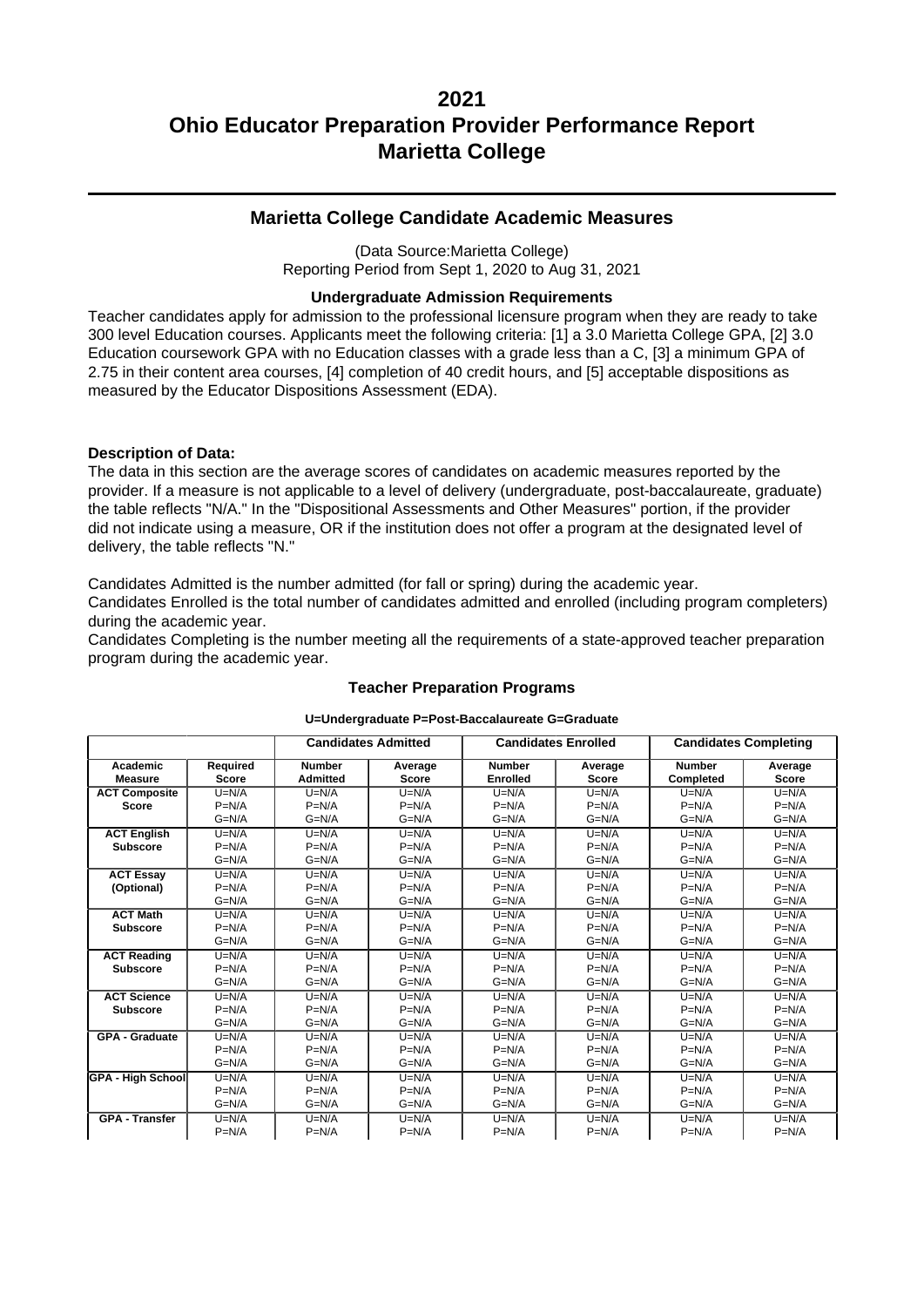|                                 | <b>Candidates Admitted</b><br><b>Candidates Enrolled</b> |                                  |                         | <b>Candidates Completing</b> |                         |                            |                         |
|---------------------------------|----------------------------------------------------------|----------------------------------|-------------------------|------------------------------|-------------------------|----------------------------|-------------------------|
| Academic<br><b>Measure</b>      | Required<br><b>Score</b>                                 | <b>Number</b><br><b>Admitted</b> | Average<br><b>Score</b> | <b>Number</b><br>Enrolled    | Average<br><b>Score</b> | <b>Number</b><br>Completed | Average<br><b>Score</b> |
|                                 | $G=N/A$                                                  | $G=N/A$                          | $G=N/A$                 | $G=N/A$                      | $G=N/A$                 | $G=N/A$                    | $G=N/A$                 |
| $GPA -$                         | $U = 3.00$                                               | $U=26$                           | $U = 3.52$              | $U=61$                       | $U = 3.42$              | $U=20$                     | $U = 3.29$              |
| Undergraduate                   | $P=N/A$                                                  | $P=N/A$                          | $P=N/A$                 | $P=N/A$                      | $P=N/A$                 | $P=N/A$                    | $P=N/A$                 |
|                                 | $G=N/A$                                                  | $G=N/A$                          | $G=N/A$                 | $G=N/A$                      | $G=N/A$                 | G=N/A                      | $G=N/A$                 |
| <b>GRE Composite</b>            | $U=N/A$<br>$P=N/A$                                       | $U=N/A$<br>$P=N/A$               | $U=N/A$                 | $U=N/A$<br>$P=N/A$           | $U=N/A$                 | $U=N/A$                    | $U=N/A$                 |
| <b>Score</b>                    | $G=N/A$                                                  | $G=N/A$                          | $P=N/A$<br>$G=N/A$      | $G=N/A$                      | $P=N/A$<br>G=N/A        | $P=N/A$<br>$G=N/A$         | $P=N/A$<br>$G=N/A$      |
| <b>GRE Quantitative</b>         | $U=N/A$                                                  | $U=N/A$                          | $U=N/A$                 | $U=N/A$                      | $U=N/A$                 | $U=N/A$                    | $U=N/A$                 |
| <b>Subscore</b>                 | $P=N/A$                                                  | $P=N/A$                          | $P=N/A$                 | $P=N/A$                      | $P=N/A$                 | $P=N/A$                    | $P=N/A$                 |
|                                 | $G=N/A$                                                  | $G=N/A$                          | $G=N/A$                 | $G=N/A$                      | $G=N/A$                 | $G=N/A$                    | $G=N/A$                 |
| <b>GRE Verbal</b>               | $U=N/A$                                                  | $U=N/A$                          | $U=N/A$                 | $U=N/A$                      | $U=N/A$                 | $U=N/A$                    | $U=N/A$                 |
| <b>Subscore</b>                 | $P=N/A$                                                  | $P=N/A$                          | $P=N/A$                 | $P=N/A$                      | $P=N/A$                 | $P=N/A$                    | $P=N/A$                 |
|                                 | $G=N/A$                                                  | $G=N/A$                          | $G=N/A$                 | $G=N/A$                      | $G=N/A$                 | $G=N/A$                    | $G=N/A$                 |
| <b>GRE Writing</b>              | $U=N/A$                                                  | $U=N/A$                          | $U=N/A$                 | $U=N/A$                      | $U=N/A$                 | $U=N/A$                    | $U=N/A$                 |
| <b>Subscore</b>                 | $P=N/A$<br>$G=N/A$                                       | $P=N/A$<br>$G=N/A$               | $P=N/A$<br>$G=N/A$      | $P=N/A$<br>$G=N/A$           | $P=N/A$<br>$G=N/A$      | $P=N/A$<br>$G=N/A$         | $P=N/A$<br>$G=N/A$      |
| <b>MAT</b>                      | $U=N/A$                                                  | $U=N/A$                          | $U=N/A$                 | $U=N/A$                      | $U=N/A$                 | $U=N/A$                    | $U=N/A$                 |
|                                 | $P=N/A$                                                  | $P=N/A$                          | $P=N/A$                 | $P=N/A$                      | $P=N/A$                 | $P=N/A$                    | $P=N/A$                 |
|                                 | $G=N/A$                                                  | $G=N/A$                          | $G=N/A$                 | $G=N/A$                      | $G=N/A$                 | $G=N/A$                    | $G=N/A$                 |
| Praxis CORE Math                | $U=N/A$                                                  | $U=N/A$                          | $U=N/A$                 | $U=N/A$                      | $U=N/A$                 | $U=N/A$                    | $U=N/A$                 |
|                                 | $P=N/A$                                                  | $P=N/A$                          | $P=N/A$                 | $P=N/A$                      | $P=N/A$                 | $P=N/A$                    | $P=N/A$                 |
|                                 | $G=N/A$                                                  | $G=N/A$                          | $G=N/A$                 | $G=N/A$                      | G=N/A                   | $G=N/A$                    | $G=N/A$                 |
| <b>Praxis CORE</b>              | $U=N/A$                                                  | $U=N/A$                          | $U=N/A$                 | $U=N/A$                      | $U=N/A$                 | $U=N/A$                    | $U=N/A$                 |
| Reading                         | $P=N/A$                                                  | $P=N/A$                          | $P=N/A$                 | $P=N/A$                      | $P=N/A$                 | $P=N/A$                    | $P=N/A$                 |
| <b>Praxis CORE</b>              | $G=N/A$<br>$U=N/A$                                       | $G=N/A$<br>$U=N/A$               | $G=N/A$<br>$U=N/A$      | $G=N/A$<br>$U=N/A$           | $G=N/A$<br>$U=N/A$      | $G=N/A$<br>$U=N/A$         | $G=N/A$<br>$U=N/A$      |
| Writing                         | $P=N/A$                                                  | $P=N/A$                          | $P=N/A$                 | $P=N/A$                      | $P=N/A$                 | $P=N/A$                    | $P=N/A$                 |
|                                 | $G=N/A$                                                  | $G=N/A$                          | $G=N/A$                 | $G=N/A$                      | $G=N/A$                 | $G=N/A$                    | $G=N/A$                 |
| <b>Praxis I Math</b>            | $U=N/A$                                                  | $U=N/A$                          | $U=N/A$                 | $U=N/A$                      | $U=N/A$                 | $U=N/A$                    | $U=N/A$                 |
|                                 | $P=N/A$                                                  | $P=N/A$                          | $P=N/A$                 | $P=N/A$                      | $P=N/A$                 | $P=N/A$                    | $P=N/A$                 |
|                                 | $G=N/A$                                                  | $G=N/A$                          | $G=N/A$                 | $G=N/A$                      | G=N/A                   | $G=N/A$                    | $G=N/A$                 |
| <b>Praxis I Reading</b>         | $U=N/A$                                                  | $U=N/A$                          | $U=N/A$                 | $U=N/A$                      | $U=N/A$                 | $U=N/A$                    | $U=N/A$                 |
|                                 | $P=N/A$                                                  | $P=N/A$                          | $P=N/A$                 | $P=N/A$                      | $P=N/A$                 | $P=N/A$                    | $P=N/A$                 |
|                                 | $G=N/A$<br>$U=N/A$                                       | $G=N/A$<br>$U=N/A$               | $G=N/A$<br>$U=N/A$      | $G=N/A$<br>$U=N/A$           | $G=N/A$<br>$U=N/A$      | $G=N/A$<br>$U=N/A$         | $G=N/A$<br>$U=N/A$      |
| <b>Praxis I Writing</b>         | $P=N/A$                                                  | $P=N/A$                          | $P=N/A$                 | $P=N/A$                      | $P=N/A$                 | $P=N/A$                    | $P=N/A$                 |
|                                 | $G=N/A$                                                  | $G=N/A$                          | $G=N/A$                 | $G=N/A$                      | $G=N/A$                 | $G=N/A$                    | $G=N/A$                 |
| Praxis II                       | $U=N/A$                                                  | $U=N/A$                          | $U=N/A$                 | $U=N/A$                      | $U=N/A$                 | $U=N/A$                    | $U=N/A$                 |
|                                 | $P=N/A$                                                  | $P=N/A$                          | $P=N/A$                 | $P=N/A$                      | $P=N/A$                 | $P=N/A$                    | $P=N/A$                 |
|                                 | $G=N/A$                                                  | $G=N/A$                          | $G=N/A$                 | $G=N/A$                      | $G=N/A$                 | $G=N/A$                    | $G=N/A$                 |
| <b>SAT Composite</b>            | $U=N/A$                                                  | $U=N/A$                          | $U=N/A$                 | $U=N/A$                      | $U=N/A$                 | $U=N/A$                    | $U=N/A$                 |
| <b>Score</b>                    | $P=N/A$                                                  | $P=N/A$                          | $P=N/A$                 | $P=N/A$                      | $P=N/A$                 | $P=N/A$                    | $P=N/A$                 |
| <b>SAT Essay,</b>               | $G=N/A$<br>$U=N/A$                                       | $G=N/A$<br>$U=N/A$               | $G=N/A$                 | $G=N/A$                      | $G=N/A$<br>$U=N/A$      | $G=N/A$<br>$U=N/A$         | $G=N/A$                 |
| <b>Writing (Optional)</b>       | $P=N/A$                                                  | $P=N/A$                          | $U=N/A$<br>$P=N/A$      | $U=N/A$<br>$P=N/A$           | $P=N/A$                 | $P=N/A$                    | $U=N/A$<br>$P=N/A$      |
|                                 | $G=N/A$                                                  | $G=N/A$                          | $G=N/A$                 | $G=N/A$                      | $G=N/A$                 | $G=N/A$                    | $G=N/A$                 |
| <b>SAT Math</b>                 | $U=N/A$                                                  | $U=N/A$                          | $U=N/A$                 | $\overline{U}$ =N/A          | $U=N/A$                 | $U=N/A$                    | $U=N/A$                 |
| <b>Subscore</b>                 | $P=N/A$                                                  | $P=N/A$                          | $P=N/A$                 | $P=N/A$                      | $P=N/A$                 | $P=N/A$                    | $P=N/A$                 |
|                                 | $G=N/A$                                                  | $G=N/A$                          | $G=N/A$                 | $G=N/A$                      | $G=N/A$                 | G=N/A                      | $G=N/A$                 |
| <b>SAT Reading/</b>             | $U=N/A$                                                  | $U=N/A$                          | $U=N/A$                 | $U=N/A$                      | $U=N/A$                 | $U=N/A$                    | $U=N/A$                 |
| <b>Writing Subscore</b>         | $P=N/A$                                                  | $P=N/A$<br>$G=N/A$               | $P=N/A$<br>$G=N/A$      | $P=N/A$<br>$G=N/A$           | $P=N/A$<br>$G=N/A$      | $P=N/A$<br>$G=N/A$         | $P=N/A$<br>$G=N/A$      |
|                                 | $G=N/A$                                                  |                                  |                         |                              |                         |                            |                         |
| <b>Other Criteria</b>           |                                                          |                                  | Undergraduate           |                              | Post-Baccalaureate      | Graduate                   |                         |
| <b>Dispositional Assessment</b> |                                                          |                                  | Y                       |                              | N                       |                            | N                       |
| <b>EMPATHY/Omaha Interview</b>  |                                                          |                                  | N                       | N                            |                         | N                          |                         |
|                                 | Essay                                                    |                                  | N                       |                              | N                       | N                          |                         |
| <b>High School Class Rank</b>   |                                                          |                                  | N/A                     | N/A                          |                         | N/A                        |                         |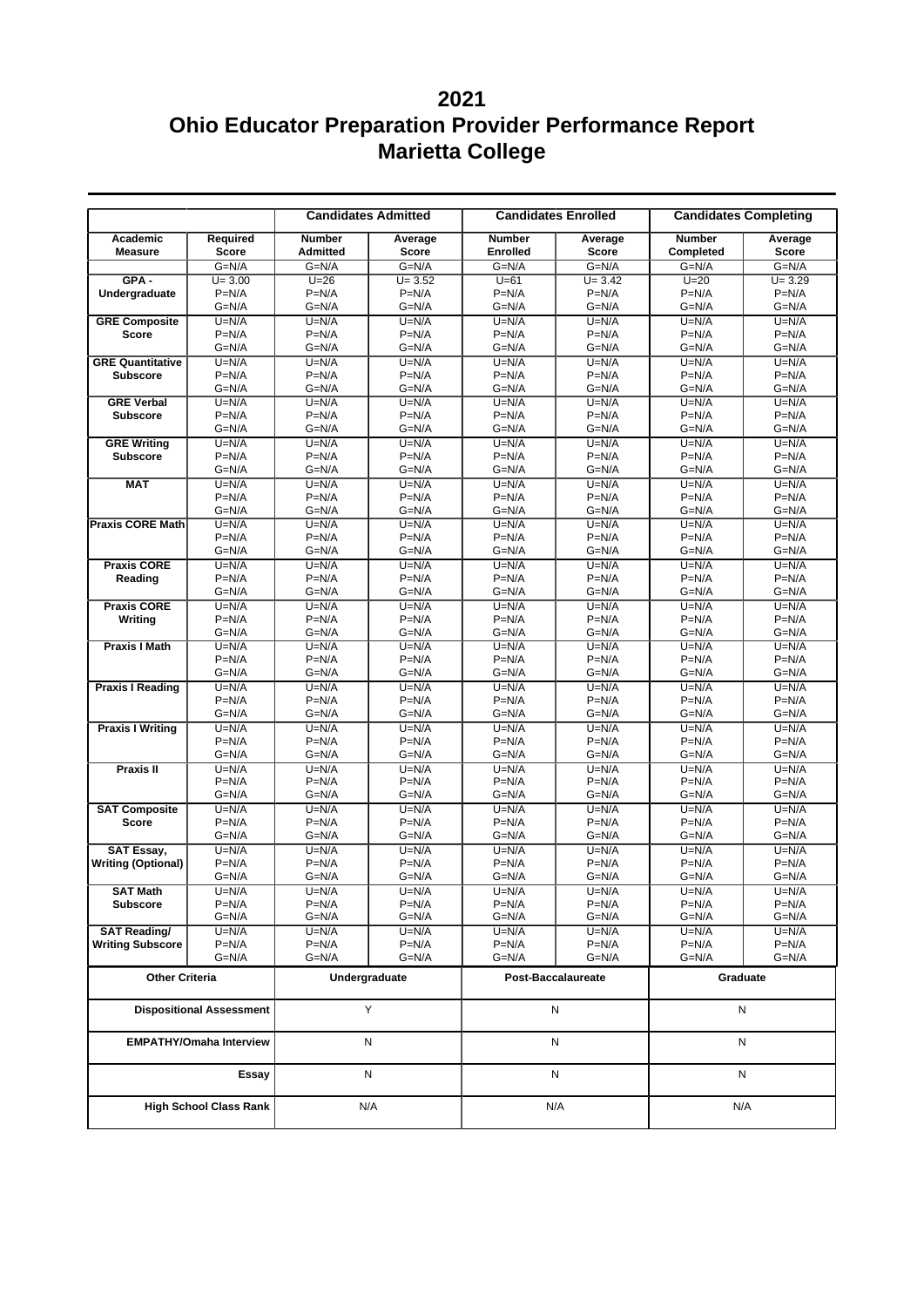| <b>Other Criteria</b>                      | Undergraduate | <b>Post-Baccalaureate</b> | Graduate  |
|--------------------------------------------|---------------|---------------------------|-----------|
| <b>Interview</b>                           | N             | N                         | N         |
| Letter of Commitment                       | N             | N                         | ${\sf N}$ |
| Letter of Recommendation                   | N             | N                         | ${\sf N}$ |
| Myers-Briggs Type Indicator                | N/A           | N                         | N         |
| <b>OAE Content Assessment</b>              | N/A           | N/A                       | ${\sf N}$ |
| Portfolio                                  | N             | N                         | ${\sf N}$ |
| <b>Prerequisite Courses</b>                | N             | N                         | N         |
| <b>SRI Teacher Perceiver</b>               | N/A           | N/A                       | ${\sf N}$ |
| Superintendent Statement of<br>Sponsorship | N/A           | N/A                       | N         |
| <b>Teacher Insight</b>                     | N             | N                         | N         |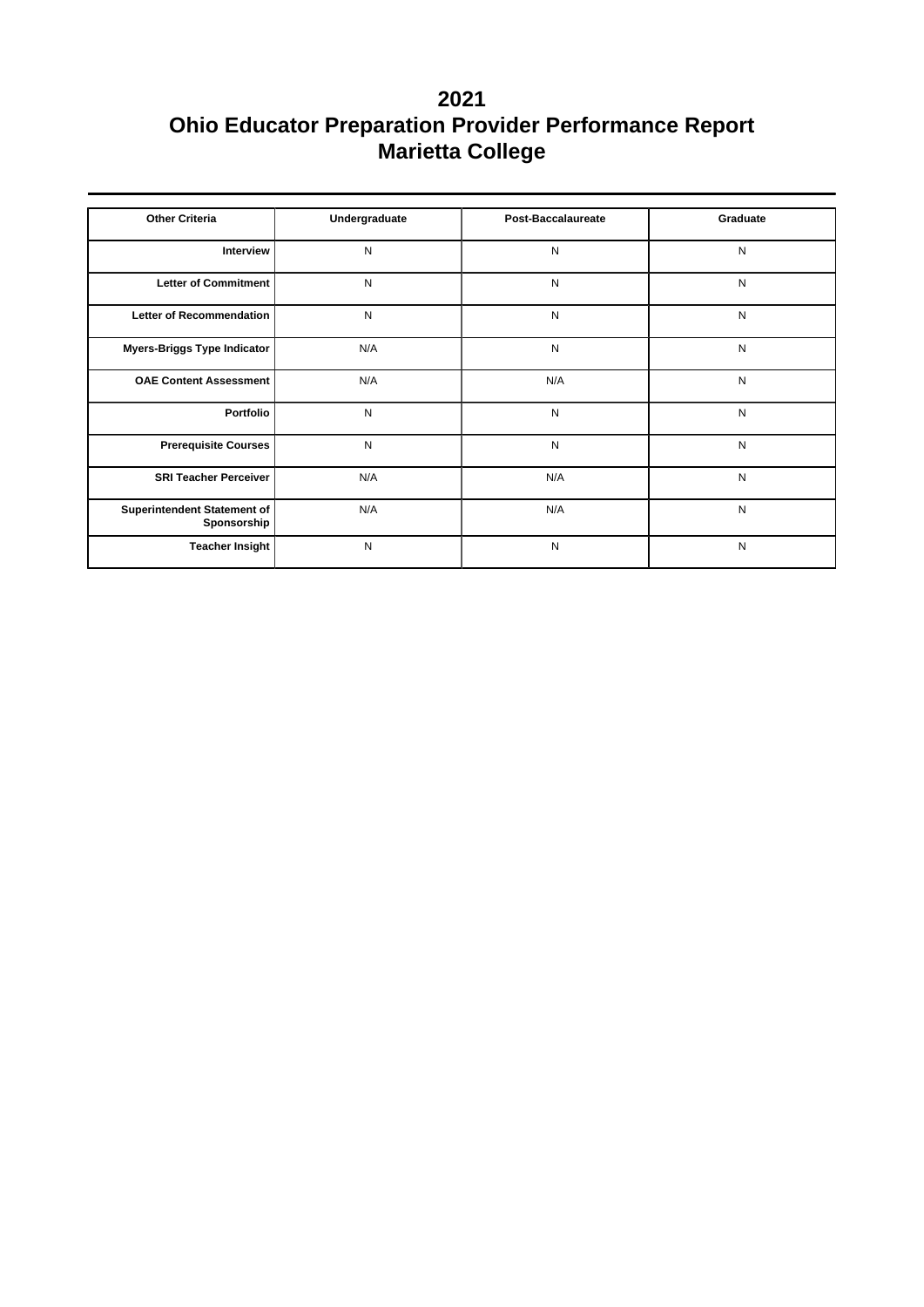|                                                |                   |                                  | <b>Candidates Admitted</b> | <b>Candidates Enrolled</b>       |                         | <b>Candidates Completing</b> |                         |
|------------------------------------------------|-------------------|----------------------------------|----------------------------|----------------------------------|-------------------------|------------------------------|-------------------------|
| Academic<br><b>Measure</b>                     | Required<br>Score | <b>Number</b><br><b>Admitted</b> | Average<br>Score           | <b>Number</b><br><b>Enrolled</b> | Average<br><b>Score</b> | <b>Number</b><br>Completed   | Average<br><b>Score</b> |
| <b>SAT Reading/</b><br><b>Writing Subscore</b> | N/A               | N/A                              | N/A                        | N/A                              | N/A                     | N/A                          | N/A                     |
| <b>SAT Essay,</b><br><b>Writing (Optional)</b> | N/A               | N/A                              | N/A                        | N/A                              | N/A                     | N/A                          | N/A                     |
| <b>GRE Verbal</b><br><b>Subscore</b>           | N/A               | N/A                              | N/A                        | N/A                              | N/A                     | N/A                          | N/A                     |
| $GPA -$<br>Undergraduate                       | N/A               | N/A                              | N/A                        | N/A                              | N/A                     | N/A                          | N/A                     |
| <b>GPA - Graduate</b>                          | N/A               | N/A                              | N/A                        | N/A                              | N/A                     | N/A                          | N/A                     |
| <b>ACT English</b><br><b>Subscore</b>          | N/A               | N/A                              | N/A                        | N/A                              | N/A                     | N/A                          | N/A                     |
| <b>SAT Math</b><br><b>Subscore</b>             | N/A               | N/A                              | N/A                        | N/A                              | N/A                     | N/A                          | N/A                     |
| <b>Praxis I Reading</b>                        | N/A               | N/A                              | N/A                        | N/A                              | N/A                     | N/A                          | N/A                     |
| <b>ACT Science</b><br><b>Subscore</b>          | N/A               | N/A                              | N/A                        | N/A                              | N/A                     | N/A                          | N/A                     |
| <b>Praxis I Writing</b>                        | N/A               | N/A                              | N/A                        | N/A                              | N/A                     | N/A                          | N/A                     |
| <b>GPA - High School</b>                       | N/A               | N/A                              | N/A                        | N/A                              | N/A                     | N/A                          | N/A                     |
| <b>ACT Composite</b><br>Score                  | N/A               | N/A                              | N/A                        | N/A                              | N/A                     | N/A                          | N/A                     |
| <b>MAT</b>                                     | N/A               | N/A                              | N/A                        | N/A                              | N/A                     | N/A                          | N/A                     |
| <b>SAT Composite</b><br><b>Score</b>           | N/A               | N/A                              | N/A                        | N/A                              | N/A                     | N/A                          | N/A                     |
| <b>ACT Math</b><br><b>Subscore</b>             | N/A               | N/A                              | N/A                        | N/A                              | N/A                     | N/A                          | N/A                     |
| <b>Praxis I Math</b>                           | N/A               | N/A                              | N/A                        | N/A                              | N/A                     | N/A                          | N/A                     |
| <b>GRE Composite</b><br><b>Score</b>           | N/A               | N/A                              | N/A                        | N/A                              | N/A                     | N/A                          | N/A                     |
| <b>GRE Writing</b><br><b>Subscore</b>          | N/A               | N/A                              | N/A                        | N/A                              | N/A                     | N/A                          | N/A                     |
| <b>ACT Essay</b><br>(Optional)                 | N/A               | N/A                              | N/A                        | N/A                              | N/A                     | N/A                          | N/A                     |
| <b>ACT Reading</b><br>Subscore                 | N/A               | N/A                              | N/A                        | N/A                              | N/A                     | N/A                          | N/A                     |
| <b>Praxis II</b>                               | N/A               | N/A                              | N/A                        | N/A                              | N/A                     | N/A                          | N/A                     |
| <b>GRE Quantitative</b><br><b>Subscore</b>     | N/A               | N/A                              | N/A                        | N/A                              | N/A                     | N/A                          | N/A                     |

## **Principal Preparation Programs**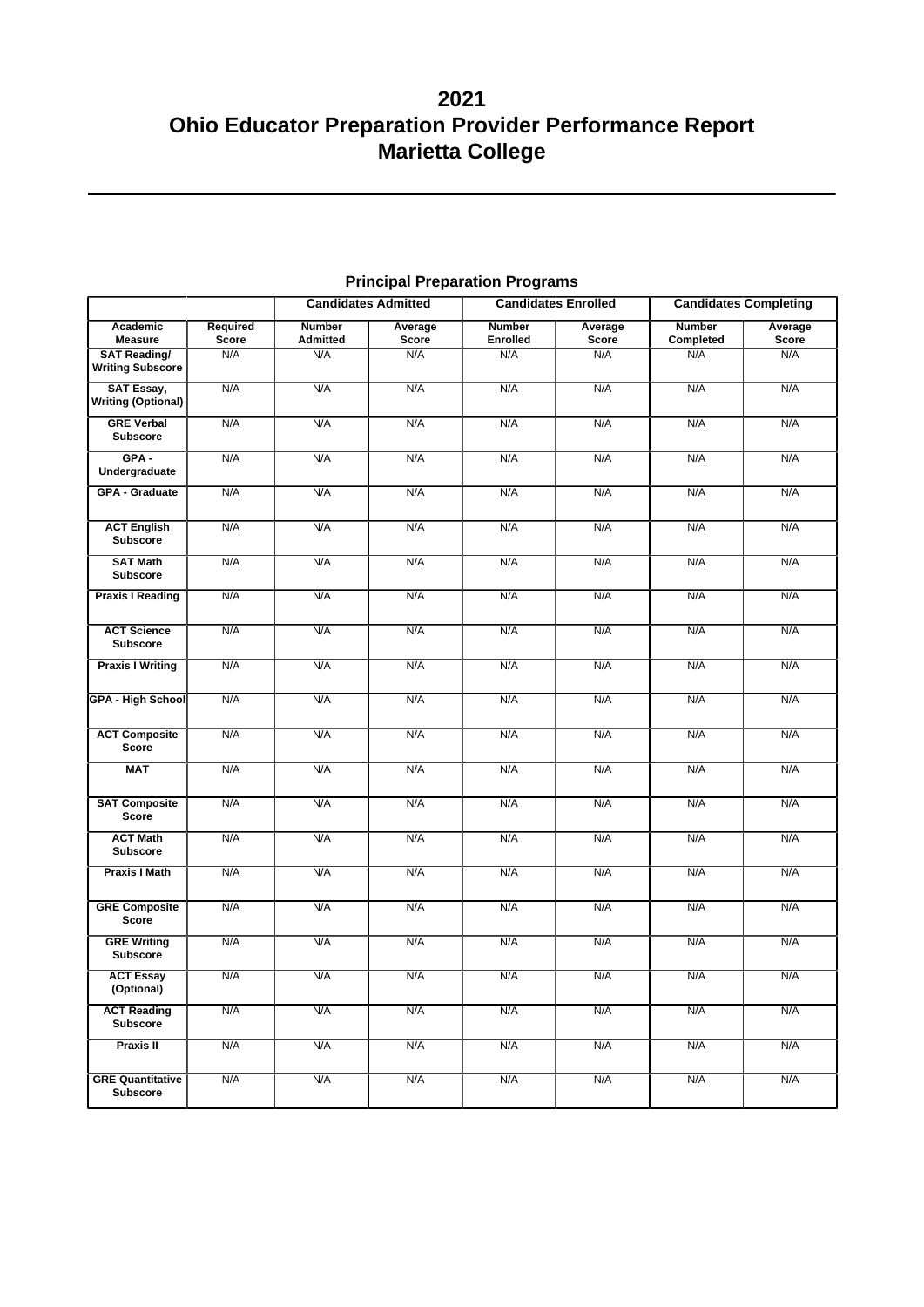| <b>Other Criteria</b>                   |              |  |  |  |  |  |
|-----------------------------------------|--------------|--|--|--|--|--|
| <b>Dispositional Assessment</b>         | $\mathsf{N}$ |  |  |  |  |  |
| <b>EMPATHY/Omaha Interview</b>          | $\mathsf{N}$ |  |  |  |  |  |
| Essay                                   | $\mathsf{N}$ |  |  |  |  |  |
| Interview                               | ${\sf N}$    |  |  |  |  |  |
| <b>Letter of Commitment</b>             | N            |  |  |  |  |  |
| <b>Letter of Recommendation</b>         | $\mathsf{N}$ |  |  |  |  |  |
| <b>Myers-Briggs Type Indicator</b>      | $\mathsf{N}$ |  |  |  |  |  |
| Portfolio                               | $\mathsf{N}$ |  |  |  |  |  |
| <b>Prerequisite Courses</b>             | $\mathsf{N}$ |  |  |  |  |  |
| <b>SRI Teacher Perceiver</b>            | ${\sf N}$    |  |  |  |  |  |
| Superintendent Statement of Sponsorship | ${\sf N}$    |  |  |  |  |  |
| <b>Teacher Insight</b>                  | $\mathsf{N}$ |  |  |  |  |  |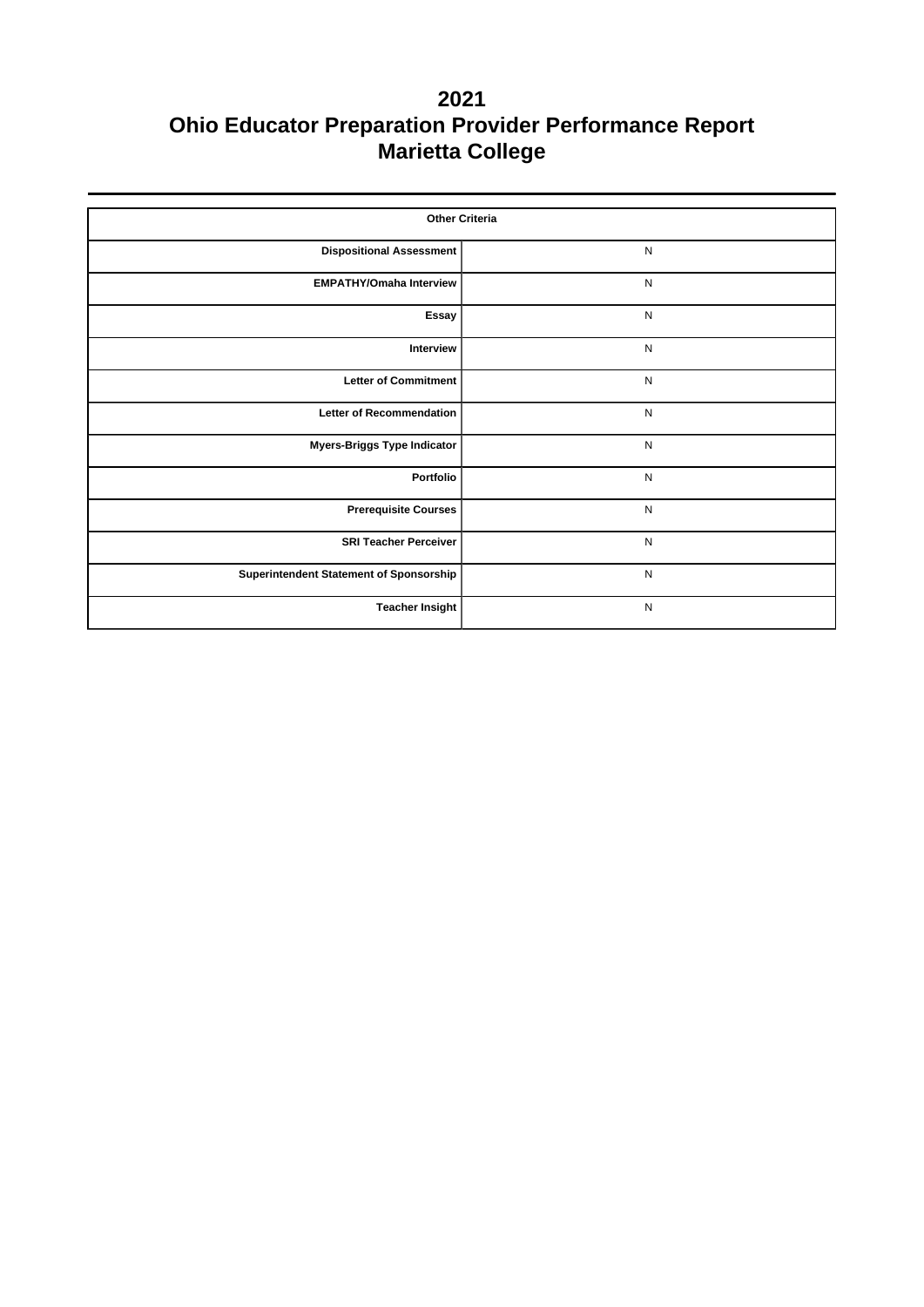### **Pre-Service Teacher Survey Results**

Reporting Period from Sept 1, 2020 to Aug 31, 2021

#### **Description of Data:**

To gather information on student satisfaction with the quality of preparation provided by their educator preparation programs, the Ohio Department of Higher Education administers a survey aligned with the Ohio Standards for the Teaching Profession (OSTP), Ohio licensure requirements, and elements of national accreditation. All Ohio candidates receive an invitation to complete the survey during their professional internship (student teaching). The results of this survey are reflected here. A total of 2,514 respondents completed the survey statewide for a response rate of 51.6 percent.

# **Marietta College Survey Response Rate = 1000%**

**Total Survey Responses = 20**

| No.            | Question                                                                                                                                                                                                               | <b>Institution</b><br>Average | <b>State</b><br>Average |
|----------------|------------------------------------------------------------------------------------------------------------------------------------------------------------------------------------------------------------------------|-------------------------------|-------------------------|
| $\mathbf{1}$   | My teacher licensure program prepared me with knowledge of research on how students<br>learn.                                                                                                                          | N <sub>10</sub>               | 3.56                    |
| $\overline{2}$ | My teacher licensure program prepared me to recognize characteristics of gifted students,<br>students with disabilities, and at-risk students in order to plan and deliver appropriate<br>instruction.                 | N <sub>10</sub>               | 3.40                    |
| 3              | My teacher licensure program prepared me with high levels of knowledge and the academic<br>content I plan to teach.                                                                                                    | N <sub>10</sub>               | 3.42                    |
| $\overline{4}$ | My teacher licensure program prepared me to identify instructional strategies appropriate to<br>my content area.                                                                                                       | N <sub>10</sub>               | 3.52                    |
| 5              | My teacher licensure program prepared me to understand the importance of linking<br>interdisciplinary experiences.                                                                                                     | N <sub>10</sub>               | 3.47                    |
| 6              | My teacher licensure program prepared me to align instructional goals and activities with<br>Ohio's academic content standards, including Ohio's Learning Standards.                                                   | N <sub>10</sub>               | 3.69                    |
| $\overline{7}$ | My teacher licensure program prepared me to use assessment data to inform instruction.                                                                                                                                 | N <sub>10</sub>               | 3.55                    |
| 8              | My teacher licensure program prepared me to clearly communicate learning goals to students.                                                                                                                            | N <sub>10</sub>               | 3.58                    |
| 9              | My teacher licensure program prepared me to apply knowledge of how students learn, to<br>inform instruction.                                                                                                           | N <sub>10</sub>               | 3.60                    |
| 10             | My teacher licensure program prepared me to differentiate instruction to support the learning<br>needs of all students, including students identified as gifted, students with disabilities, and at-<br>risk students. | N <sub>10</sub>               | 3.51                    |
| 11             | My teacher licensure program prepared me to identify strategies to increase student<br>motivation and interest in topics of study.                                                                                     | N <sub>10</sub>               | 3.49                    |
| 12             | My teacher licensure program prepared me to create learning situations in which students<br>work independently, collaboratively, and/or a whole class.                                                                 | N <sub>10</sub>               | 3.66                    |
| 13             | My teacher licensure program prepared me to use strategies for effective classroom<br>management.                                                                                                                      | N <sub>10</sub>               | 3.41                    |
| 14             | My teacher licensure program prepared me to communicate clearly and effectively.                                                                                                                                       | N <sub>10</sub>               | 3.65                    |

#### **1=Strongly Disagree 2=Disagree 3=Agree 4=Strongly Agree**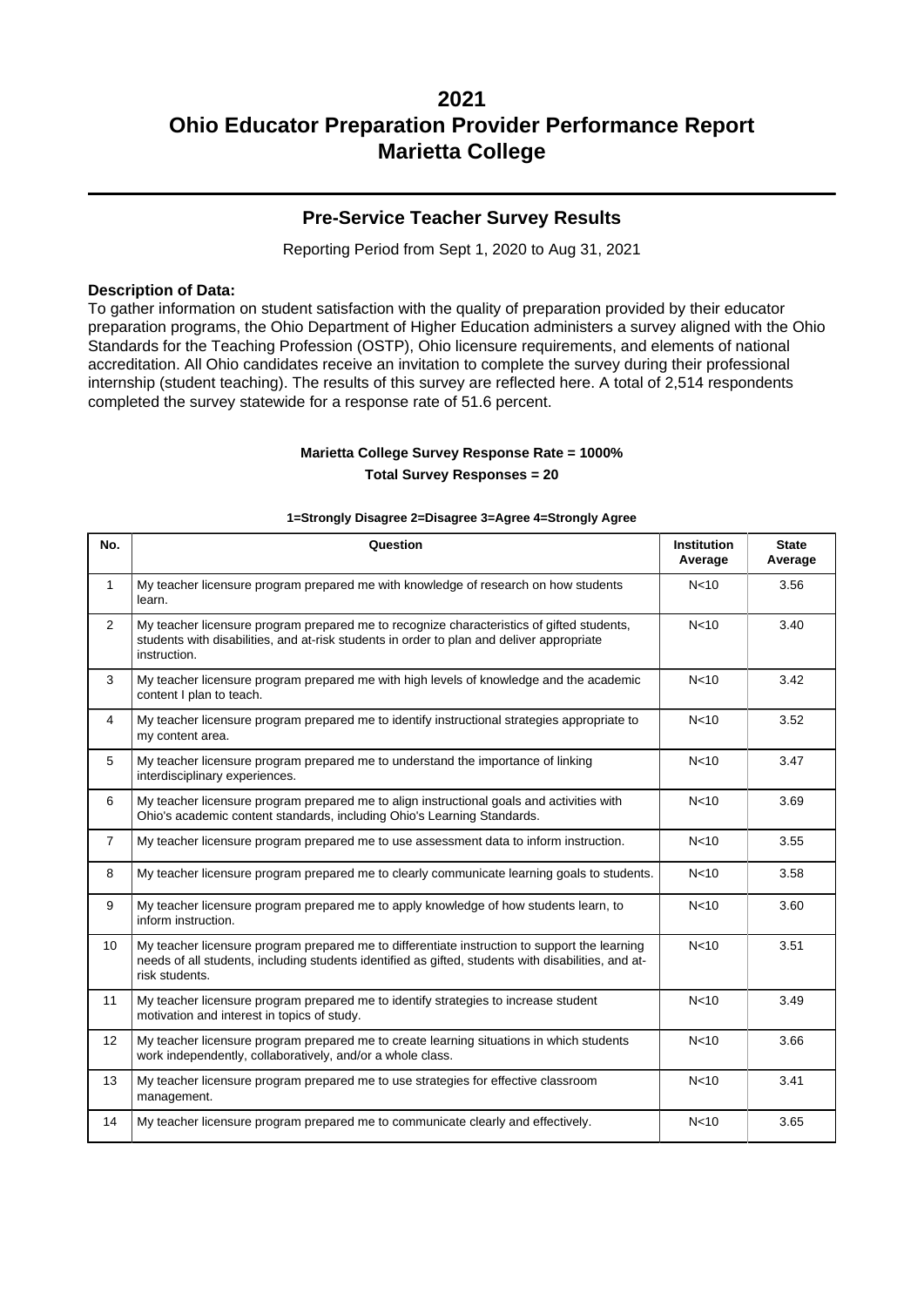| No. | Question                                                                                                                                                                  | Institution<br>Average | <b>State</b><br>Average |  |  |
|-----|---------------------------------------------------------------------------------------------------------------------------------------------------------------------------|------------------------|-------------------------|--|--|
| 15  | My teacher licensure program prepared me to understand the importance of communication<br>with families and caregivers.                                                   | N <sub>10</sub>        | 3.60                    |  |  |
| 16  | My teacher licensure program prepared me to understand, uphold, and follow professional<br>ethics, policies, and legal codes of professional conduct.                     | N <sub>10</sub>        | 3.73                    |  |  |
| 17  | My teacher licensure program prepared me to use a variety of diagnostic, formative, and<br>summative assessments.                                                         | N <sub>10</sub>        | 3.62                    |  |  |
| 18  | My teacher licensure program prepared me to communicate high expectations for all students.                                                                               | N <sub>10</sub>        | 3.70                    |  |  |
| 19  | My teacher licensure program prepared me to understand students' diverse cultures,<br>language skills, and experiences.                                                   | N <sub>10</sub>        | 3.56                    |  |  |
| 20  | My teacher licensure program prepared me to treat all students fairly and establish an<br>environment that is respectful, supportive, and caring.                         | N <sub>10</sub>        | 3.78                    |  |  |
| 21  | My teacher licensure program prepared me to use technology to enhance teaching and<br>student learning.                                                                   | N <sub>10</sub>        | 3.56                    |  |  |
| 22  | My teacher licensure program prepared me to collaborate with colleagues and members of<br>N <sub>10</sub><br>the community when and where appropriate.                    |                        |                         |  |  |
| 23  | N <sub>10</sub><br>My teacher licensure program collected evidence of my performance on multiple measures to<br>monitor my progress.                                      |                        |                         |  |  |
| 24  | My teacher licensure program provided me with knowledge of the Ohio Licensure Program<br>standards for my discipline (e.g. NAEYC, CEC, NCTM).                             | N <sub>10</sub>        | 3.25                    |  |  |
| 25  | My teacher licensure program provided me with knowledge of the operation of Ohio schools<br>as delineated in the Ohio Department of Education School Operating Standards. | N <sub>10</sub>        | 3.16                    |  |  |
| 26  | My teacher licensure program provided me with knowledge of the requirements for the<br>Resident Educator License.                                                         | N <sub>10</sub>        | 3.10                    |  |  |
| 27  | My teacher licensure program provided me with knowledge of the Ohio Standards for the<br>Teaching Profession.                                                             | N <sub>10</sub>        | 3.42                    |  |  |
| 28  | My teacher licensure program provided me with knowledge of the Ohio Standards for<br>Professional Development.                                                            |                        | 3.28                    |  |  |
| 29  | My teacher licensure program provided me with knowledge of the Ohio Academic Content<br>Standards, including Ohio's Learning Standards.                                   | N<10                   | 3.69                    |  |  |
| 30  | My teacher licensure program provided me with knowledge of the Value-added Growth<br>Measure as defined by the Ohio State Board of Education.                             | N <sub>10</sub>        | 3.00                    |  |  |
| 31  | My teacher licensure program provided field experiences that supported my development as<br>an effective educator focused on student learning.                            | N <sub>10</sub>        | 3.74                    |  |  |
| 32  | My teacher licensure program provided field experiences in a variety of settings (urban,<br>suburban, and rural).                                                         | N <sub>10</sub>        | 3.50                    |  |  |
| 33  | My teacher licensure program provided student teaching experience(s) that supported my<br>development as an effective educator focused on student learning.               | N <sub>10</sub>        | 3.73                    |  |  |
| 34  | My teacher licensure program provided cooperating teachers who supported me through<br>observation and conferences (face-to-face or via electronic media).                | N <sub>10</sub>        | 3.74                    |  |  |
| 35  | My teacher licensure program provided university supervisors who supported me through<br>observation and conferences (face-to-face or via electronic media).              | N<10                   | 3.66                    |  |  |
| 36  | My teacher licensure program provided opportunities to work with diverse students (including<br>gifted students, students with disabilities, and at-risk students).       | N<10                   | 3.57                    |  |  |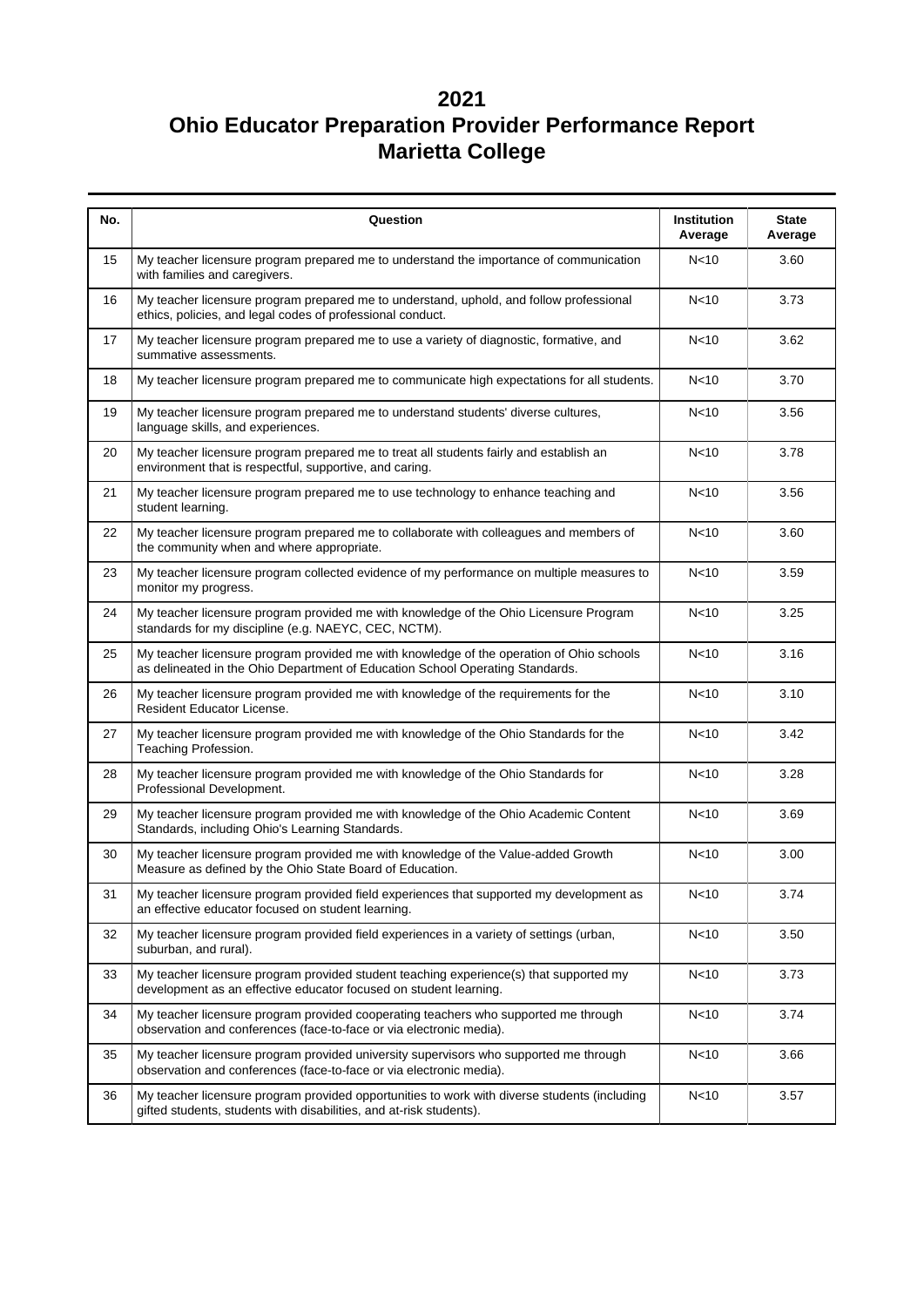| No. | Question                                                                                                                         | <b>Institution</b><br>Average | <b>State</b><br>Average |
|-----|----------------------------------------------------------------------------------------------------------------------------------|-------------------------------|-------------------------|
| 37  | My teacher licensure program provided opportunities to understand students' diverse cultures,<br>languages, and experiences.     | N <sub>10</sub>               | 3.54                    |
| 38  | My teacher licensure program provided opportunities to work with diverse teachers.                                               | N <sub>10</sub>               | 3.28                    |
| 39  | My teacher licensure program provided opportunities to interact with diverse faculty.                                            | N <sub>10</sub>               | 3.32                    |
| 40  | My teacher licensure program provided opportunities to work and study with diverse peers.                                        | N <sub>10</sub>               | 3.38                    |
| 41  | Overall, the faculty in my teacher licensure program demonstrated in-depth knowledge of their<br>field.                          | N <sub>10</sub>               | 3.69                    |
| 42  | Overall, the faculty in my teacher licensure program used effective teaching methods that<br>helped promote learning.            | N <sub>10</sub>               | 3.61                    |
| 43  | Overall, the faculty in my teacher licensure program modeled respect for diverse populations.                                    | N <sub>10</sub>               | 3.69                    |
| 44  | Overall, the faculty in my teacher licensure program integrated diversity-related subject matter<br>within coursework.           | N <sub>10</sub>               | 3.61                    |
| 45  | Overall, the faculty in my teacher licensure program used technology to facilitate teaching and<br>learning.                     | N <sub>10</sub>               | 3.67                    |
| 46  | Overall, the faculty in my teacher licensure program conducted themselves in a professional<br>manner.                           | N <sub>10</sub>               | 3.71                    |
| 47  | My teacher licensure program provided clearly articulated policies published to facilitate<br>progression to program completion. | N <sub>10</sub>               | 3.50                    |
| 48  | My teacher licensure program provided opportunities to voice concerns about the program.                                         | N <sub>10</sub>               | 3.29                    |
| 49  | My teacher licensure program provided advising to facilitate progression to program<br>completion.                               | N <sub>10</sub>               | 3.51                    |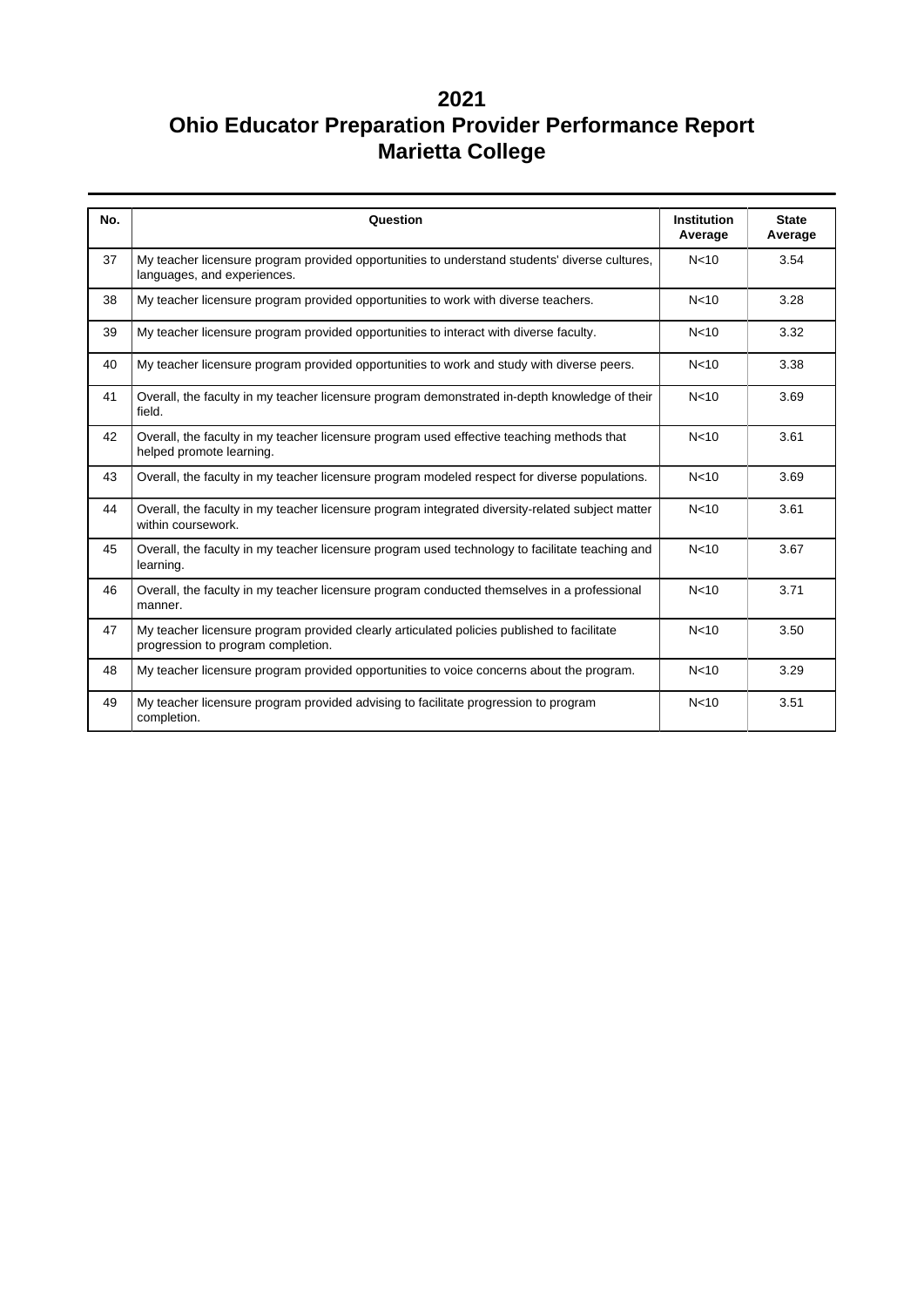### **Statewide Survey of Ohio Resident Educators' Reflections on their Educator Preparation Program**

Reporting Period from Sept 1, 2020 to Aug 31, 2021

#### **Description of Data:**

To gather information on alumni satisfaction with the quality of preparation provided by their educator preparation programs, the Ohio Department of Higher Education administers a survey aligned with the Ohio Standards for the Teaching Profession (OSTP), Ohio licensure requirements, and elements of national accreditation. All Ohio Resident Educators who completed their preparation in Ohio receive an invitation to complete the survey in the fall semester as they enter Year 2 of the Resident Educator program. A total of 456 respondents completed the survey statewide for a response rate of 12.5 percent.

| No.            | Question                                                                                                                                                                                                               | <b>Institution</b><br>Average | <b>State</b><br>Average |  |  |
|----------------|------------------------------------------------------------------------------------------------------------------------------------------------------------------------------------------------------------------------|-------------------------------|-------------------------|--|--|
| $\mathbf{1}$   | My teacher licensure program prepared me with knowledge of research on how students<br>learn.                                                                                                                          | N/A                           | 3.43                    |  |  |
| $\overline{2}$ | My teacher licensure program prepared me to recognize characteristics of gifted students,<br>students with disabilities, and at-risk students in order to plan and deliver appropriate<br>instruction.                 | N/A                           | 3.19                    |  |  |
| 3              | My teacher licensure program prepared me with high levels of knowledge and the academic<br>content I plan to teach.                                                                                                    | N/A                           | 3.27                    |  |  |
| $\overline{4}$ | My teacher licensure program prepared me to identify instructional strategies appropriate to<br>N/A<br>my content area.                                                                                                |                               |                         |  |  |
| 5              | My teacher licensure program prepared me to understand the importance of linking<br>interdisciplinary experiences.                                                                                                     | N/A                           | 3.26                    |  |  |
| 6              | N/A<br>My teacher licensure program prepared me to align instructional goals and activities with<br>Ohio's academic content standards, including Ohio's Learning Standards.                                            |                               |                         |  |  |
| $\overline{7}$ | My teacher licensure program prepared me to use assessment data to inform instruction.                                                                                                                                 | N/A                           | 3.40                    |  |  |
| 8              | N/A<br>My teacher licensure program prepared me to clearly communicate learning goals to students.<br>3.39                                                                                                             |                               |                         |  |  |
| 9              | My teacher licensure program prepared me to apply knowledge of how students learn, to<br>inform instruction.                                                                                                           | N/A<br>3.42                   |                         |  |  |
| 10             | My teacher licensure program prepared me to differentiate instruction to support the learning<br>needs of all students, including students identified as gifted, students with disabilities, and at-<br>risk students. | N/A                           | 3.31                    |  |  |
| 11             | My teacher licensure program prepared me to identify strategies to increase student<br>motivation and interest in topics of study.                                                                                     | N/A                           | 3.23                    |  |  |
| 12             | My teacher licensure program prepared me to create learning situations in which students<br>work independently, collaboratively, and/or a whole class.                                                                 | N/A                           | 3.39                    |  |  |
| 13             | My teacher licensure program prepared me to use strategies for effective classroom<br>management.                                                                                                                      | N/A                           | 3.11                    |  |  |

#### **1=Strongly Disagree 2=Disagree 3=Agree 4=Strongly Agree**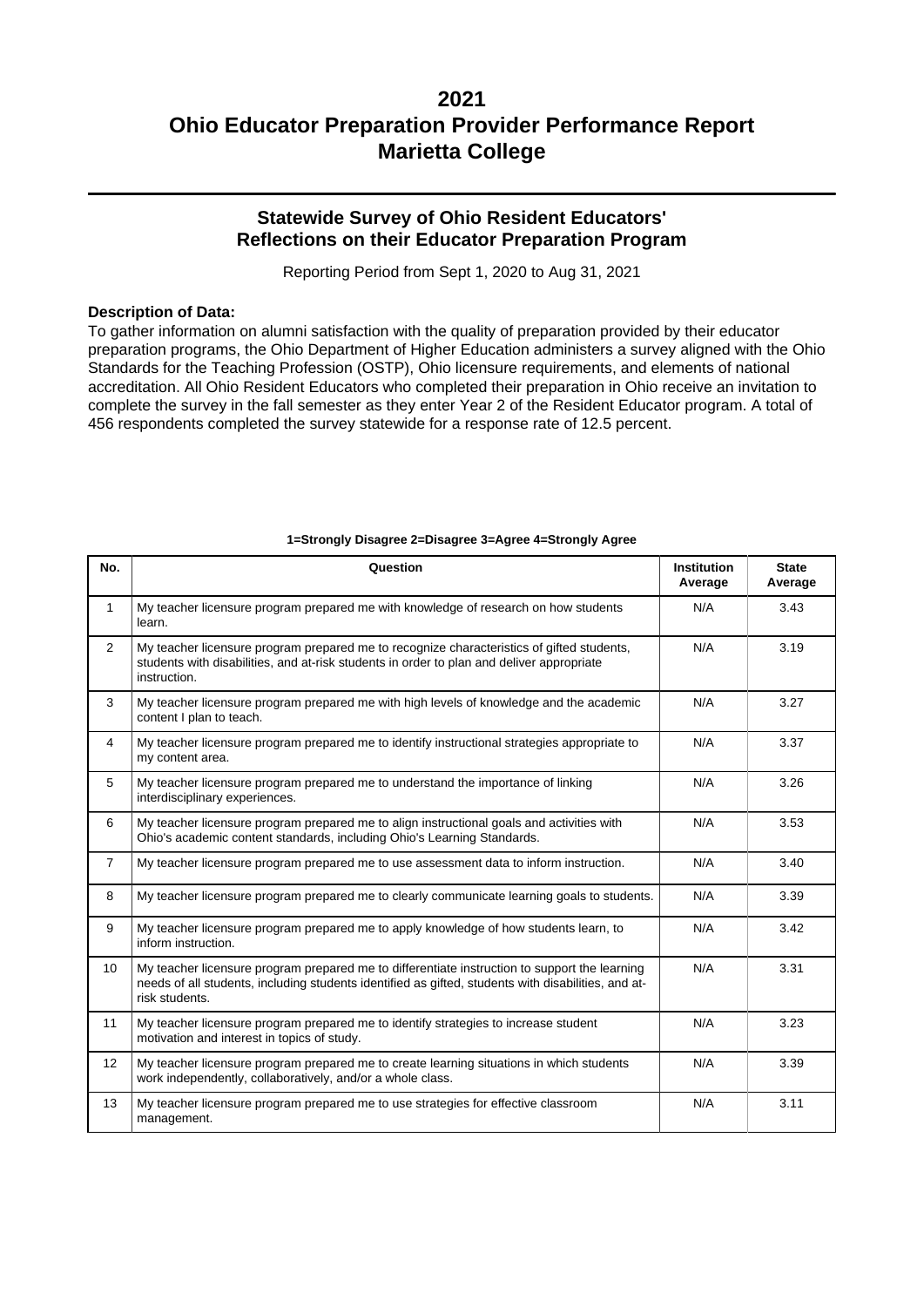| No. | Question                                                                                                                                                                  | Institution<br>Average | <b>State</b><br>Average |  |  |
|-----|---------------------------------------------------------------------------------------------------------------------------------------------------------------------------|------------------------|-------------------------|--|--|
| 14  | My teacher licensure program prepared me to communicate clearly and effectively.                                                                                          | N/A                    | 3.41                    |  |  |
| 15  | My teacher licensure program prepared me to understand the importance of communication<br>with families and caregivers.                                                   | N/A                    | 3.35                    |  |  |
| 16  | My teacher licensure program prepared me to understand, uphold, and follow professional<br>ethics, policies, and legal codes of professional conduct.                     | N/A                    | 3.56                    |  |  |
| 17  | My teacher licensure program prepared me to use a variety of diagnostic, formative, and<br>summative assessments.                                                         | N/A                    | 3.43                    |  |  |
| 18  | My teacher licensure program prepared me to understand students' diverse cultures,<br>language skills, and experiences.                                                   | N/A                    | 3.31                    |  |  |
| 19  | My teacher licensure program prepared me to treat all students fairly and establish an<br>environment that is respectful, supportive, and caring.                         | N/A                    | 3.58                    |  |  |
| 20  | My teacher licensure program prepared me to use technology to enhance teaching and<br>student learning.                                                                   | N/A                    | 3.22                    |  |  |
| 21  | N/A<br>My teacher licensure program prepared me to collaborate with colleagues and members of<br>the community when and where appropriate.                                |                        |                         |  |  |
| 22  | My teacher licensure program collected evidence of my performance on multiple measures to<br>N/A<br>monitor my progress.                                                  |                        |                         |  |  |
| 23  | My teacher licensure program provided me with knowledge of the Ohio Licensure Program<br>standards for my discipline (e.g. NAEYC, CEC, NCTM).                             | N/A                    | 3.15                    |  |  |
| 24  | My teacher licensure program provided me with knowledge of the operation of Ohio schools<br>as delineated in the Ohio Department of Education School Operating Standards. | N/A                    | 3.04                    |  |  |
| 25  | My teacher licensure program provided me with knowledge of the requirements for the<br>Resident Educator License.                                                         | N/A                    | 3.04                    |  |  |
| 26  | My teacher licensure program provided me with knowledge of the Ohio Standards for the<br>Teaching Profession.                                                             | N/A                    | 3.30                    |  |  |
| 27  | N/A<br>My teacher licensure program provided me with knowledge of the Ohio Standards for<br>Professional Development.                                                     |                        |                         |  |  |
| 28  | My teacher licensure program provided me with knowledge of the Ohio Academic Content<br>Standards, including Ohio's Learning Standards.                                   | N/A                    | 3.46                    |  |  |
| 29  | My teacher licensure program provided me with knowledge of the Value-added Growth<br>Measure as defined by the Ohio State Board of Education.                             | N/A                    | 2.85                    |  |  |
| 30  | My teacher licensure program provided field experiences that supported my development as<br>an effective educator focused on student learning.                            | N/A                    | 3.56                    |  |  |
| 31  | My teacher licensure program provided field experiences in a variety of settings (urban,<br>suburban, and rural).                                                         | N/A                    | 3.33                    |  |  |
| 32  | My teacher licensure program provided student teaching experience(s) that supported my<br>development as an effective educator focused on student learning.               | N/A                    | 3.52                    |  |  |
| 33  | My teacher licensure program provided cooperating teachers who supported me through<br>observation and conferences (face-to-face or via electronic media).                | N/A                    | 3.52                    |  |  |
| 34  | My teacher licensure program provided university supervisors who supported me through<br>observation and conferences (face-to-face or via electronic media).              | N/A                    | 3.50                    |  |  |
| 35  | My teacher licensure program provided opportunities to work with diverse students (including<br>gifted students, students with disabilities, and at-risk students).       | N/A                    | 3.33                    |  |  |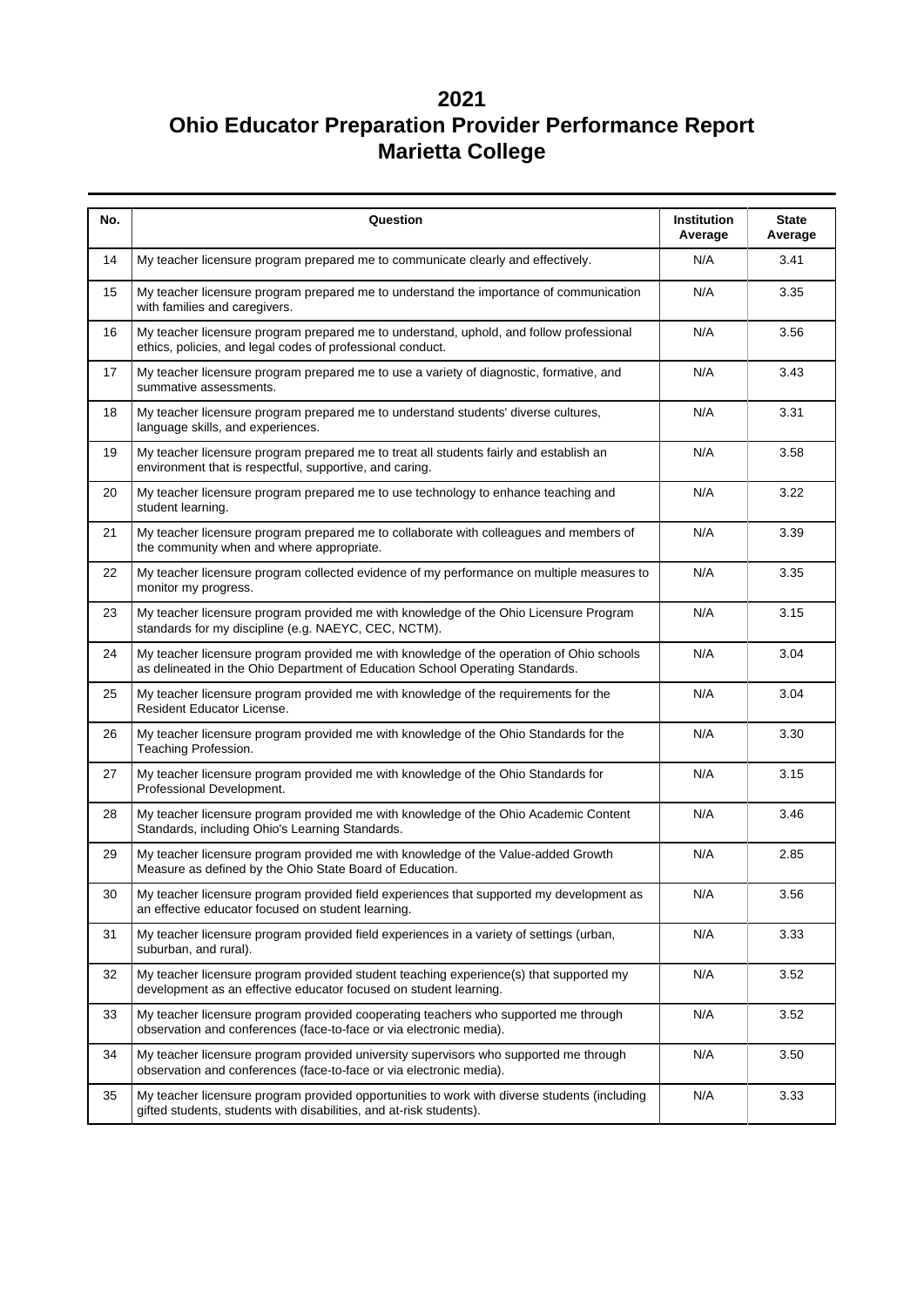| No. | Question                                                                                                                           | <b>Institution</b><br>Average | <b>State</b><br>Average |
|-----|------------------------------------------------------------------------------------------------------------------------------------|-------------------------------|-------------------------|
| 36  | My teacher licensure program provided opportunities to understand students' diverse cultures,<br>languages, and experiences.       | N/A                           | 3.34                    |
| 37  | My teacher licensure program provided opportunities to work with diverse teachers.                                                 | N/A                           | 3.13                    |
| 38  | My teacher licensure program provided opportunities to interact with diverse faculty.                                              | N/A                           | 3.17                    |
| 39  | My teacher licensure program provided opportunities to work and study with diverse peers.                                          | N/A                           | 3.20                    |
| 40  | Overall, the faculty in my teacher licensure program demonstrated in-depth knowledge of their<br>field.                            | N/A                           | 3.52                    |
| 41  | Overall, the faculty in my teacher licensure program used effective teaching methods that<br>helped promote learning.              | N/A                           | 3.43                    |
| 42  | Overall, the faculty in my teacher licensure program modeled respect for diverse populations.                                      | N/A                           | 3.49                    |
| 43  | Overall, the faculty in my teacher licensure program integrated diversity-related subject matter<br>within coursework.             | N/A                           | 3.36                    |
| 44  | N/A<br>Overall, the faculty in my teacher licensure program used technology to facilitate teaching and<br>learning.                |                               | 3.34                    |
| 45  | Overall, the faculty in my teacher licensure program conducted themselves in a professional<br>manner.                             | N/A                           | 3.53                    |
| 46  | My teacher licensure program provided clearly articulated policies published to facilitate<br>progression to program completion.   | N/A                           | 3.35                    |
| 47  | My teacher licensure program provided opportunities to voice concerns about the program.                                           | N/A                           | 3.12                    |
| 48  | My teacher licensure program provided advising to facilitate progression to program<br>completion.                                 | N/A                           | 3.34                    |
| 49  | My teacher licensure program prepared me with the knowledge and skills necessary to enter<br>the classroom as a Resident Educator. | N/A                           | 3.28                    |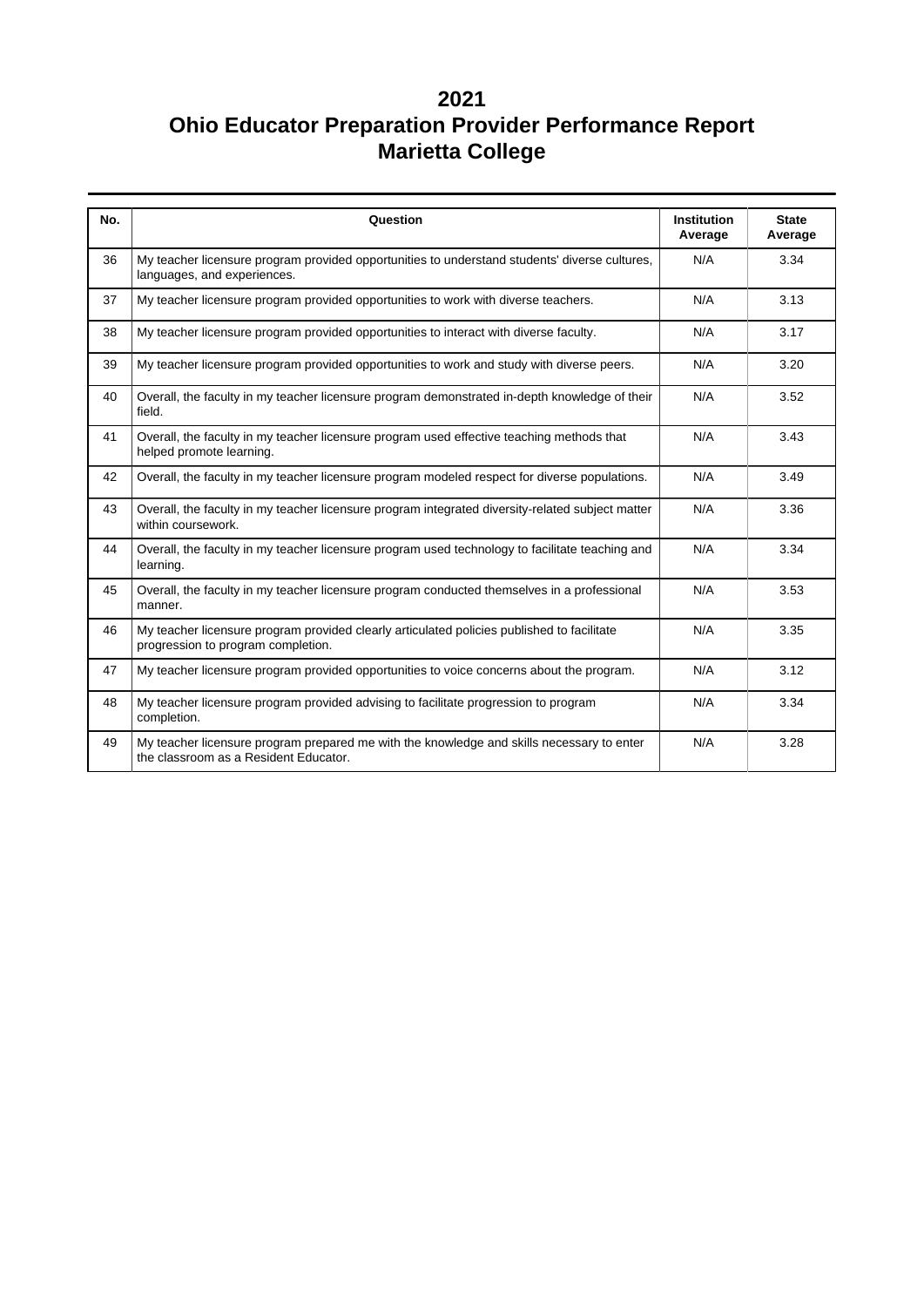### **Principal Intern Survey Results**

Reporting Period from Sept 1, 2020 to Aug 31, 2021

#### **Description of Data:**

To gather information on the quality of preparation provided by their educator preparation providers, the Ohio Department of Higher Education distributes a survey to Ohio principal interns. Questions on the survey are aligned with the Ohio Standards for Principals, Ohio licensure requirements, and elements of national accreditation. A total of 292 respondents completed the survey statewide for a response rate of 20.9 percent.

| No.            | Question                                                                                                                                                                                                       | <b>Institution</b><br>Average | <b>State</b><br>Average |
|----------------|----------------------------------------------------------------------------------------------------------------------------------------------------------------------------------------------------------------|-------------------------------|-------------------------|
| $\mathbf{1}$   | My program prepared me to lead and facilitate continuous improvement efforts within a school<br>building setting.                                                                                              | N/A                           | 3.64                    |
| $\overline{2}$ | My program prepared me to lead the processes of setting, monitoring, and achieving specific<br>and challenging goals for all students and staff.                                                               | N/A                           | 3.62                    |
| 3              | My program prepared me to anticipate, monitor, and respond to educational developments<br>affecting the school and its environment.                                                                            | N/A                           | 3.62                    |
| 4              | My program prepared me to lead instruction.                                                                                                                                                                    | N/A                           | 3.54                    |
| 5              | My program prepared me to ensure the instructional content being taught is aligned with<br>the academic standards (e.g. national, Common Core, state) and curriculum priorities of the<br>school and district. | N/A                           | 3.57                    |
| 6              | My program prepared me to ensure effective instructional practices meet the needs of all<br>students at high levels of learning.                                                                               | N/A                           | 3.62                    |
| $\overline{7}$ | My program prepared me to encourage and facilitate effective use of data by self and staff.                                                                                                                    | N/A                           | 3.69                    |
| 8              | My program prepared me to advocate for high levels of learning for all students, including<br>students identified as gifted, students with disabilities, and at-risk students.                                 | N/A                           | 3.67                    |
| 9              | My program prepared me to encourage and facilitate effective use of research by self and<br>staff.                                                                                                             | N/A                           | 3.66                    |
| 10             | My program prepared me to support staff in planning and implementing research-based<br>professional development and instructional practices.                                                                   | N/A                           | 3.65                    |
| 11             | My program prepared me to establish and maintain procedures and practices supporting staff<br>and students with a safe environment conducive to learning.                                                      | N/A                           | 3.70                    |
| 12             | My program prepared me to establish and maintain a nurturing school environment<br>addressing the physical and mental health needs of all.                                                                     | N/A                           | 3.64                    |
| 13             | My program prepared me to allocate resources, including technology, to support student and<br>staff learning.                                                                                                  | N/A                           | 3.55                    |
| 14             | My program prepared me to uphold and model professional ethics; local, state, and national<br>policies; and, legal codes of conduct                                                                            | N/A                           | 3.74                    |
| 15             | My program prepared me to share leadership with staff, students, parents, and community<br>members.                                                                                                            | N/A                           | 3.75                    |

#### **1=Strongly Disagree 2=Disagree 3=Agree 4=Strongly Agree**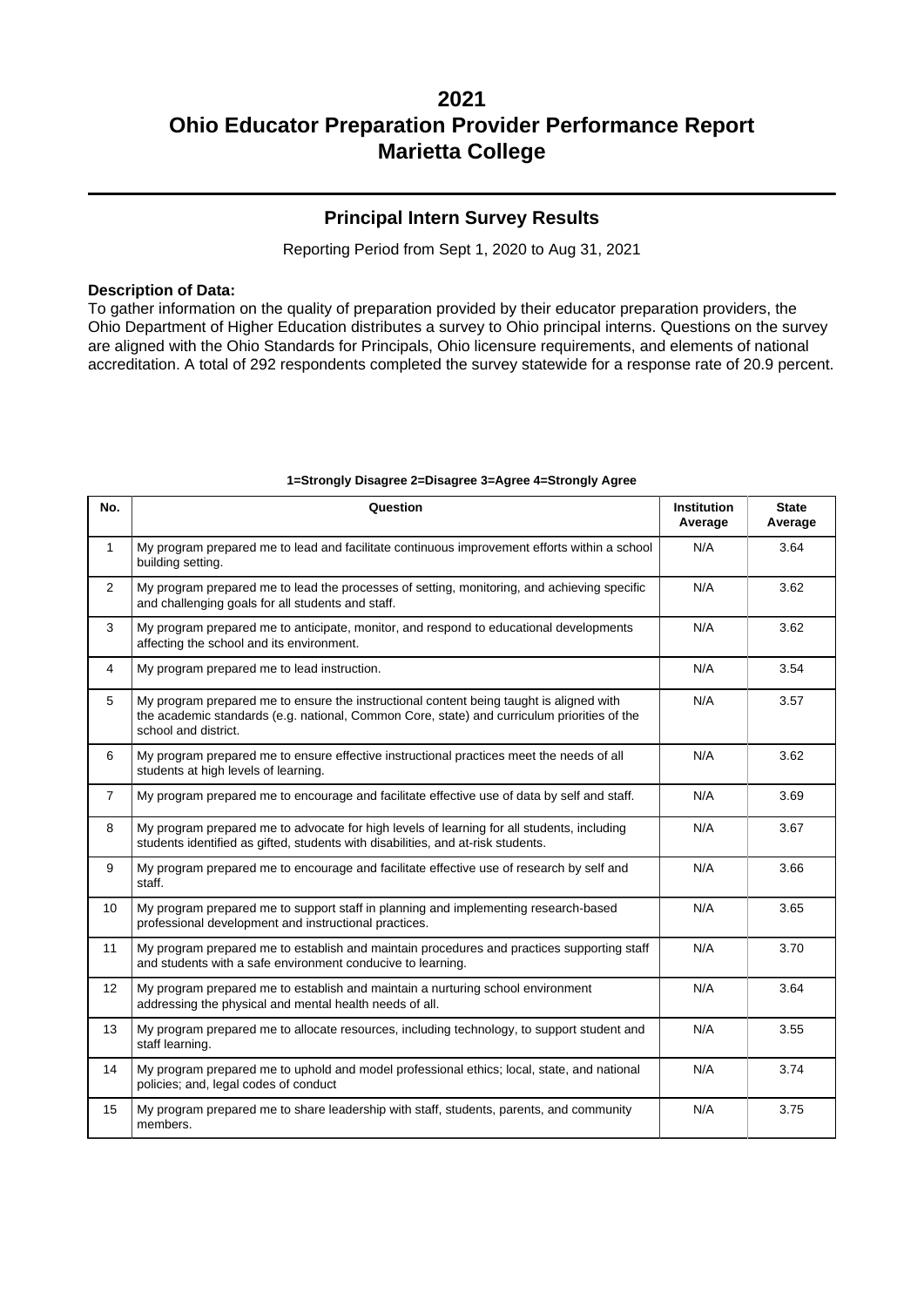| No. | Question                                                                                                                                                              | <b>State</b><br>Institution<br>Average<br>Average |      |  |  |  |
|-----|-----------------------------------------------------------------------------------------------------------------------------------------------------------------------|---------------------------------------------------|------|--|--|--|
| 16  | My program prepared me to establish effective working teams and developing structures for<br>N/A<br>collaboration between teachers and educational support personnel. |                                                   |      |  |  |  |
| 17  | My program prepared me to foster positive professional relationships among staff.                                                                                     | N/A                                               | 3.74 |  |  |  |
| 18  | My program prepared me to support and advance the leadership capacity of educators.                                                                                   | N/A                                               | 3.70 |  |  |  |
| 19  | My program prepared me to utilize good communication skills, both verbal and written, with all<br>stakeholder audiences.                                              | N/A                                               | 3.70 |  |  |  |
| 20  | My program prepared me to connect the school with the community through print and<br>electronic media.                                                                | N/A                                               | 3.54 |  |  |  |
| 21  | My program prepared me to involve parents and communities in improving student learning.                                                                              | N/A                                               | 3.63 |  |  |  |
| 22  | My program prepared me to use community resources to improve student learning.                                                                                        | N/A                                               | 3.56 |  |  |  |
| 23  | My program prepared me to establish expectations for using culturally responsive practices<br>that acknowledge and value diversity.                                   | N/A                                               | 3.65 |  |  |  |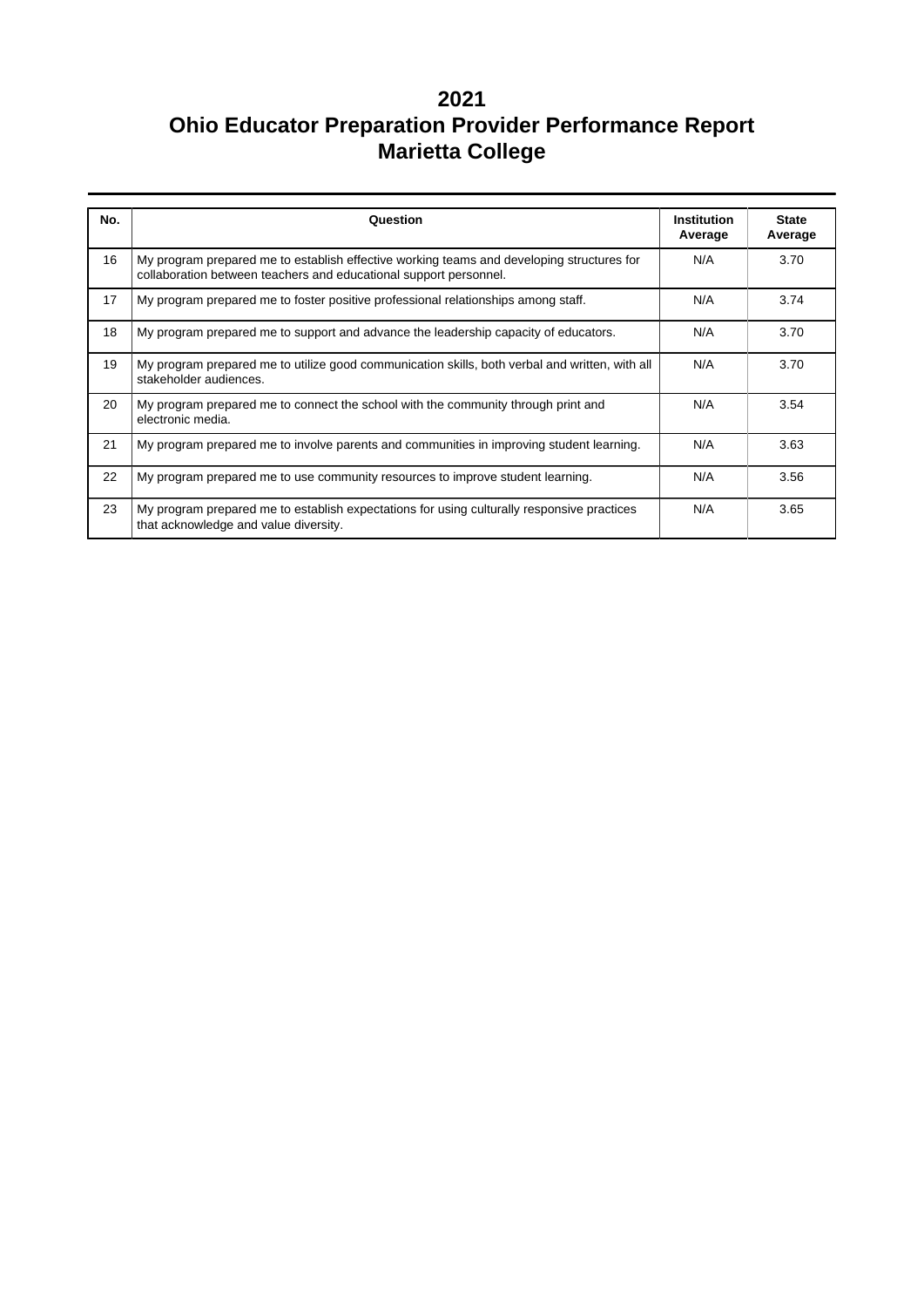### **Principal Internship Mentor Survey Results**

Reporting Period from Sept 1, 2020 to Aug 31, 2021

#### **Description of Data:**

To gather information on the quality of preparation provided by educator preparation programs, the Ohio Department of Higher Education distributes a survey to individuals who serve as mentors to Ohio principal interns. Questions on the survey are aligned with the Ohio Standards for Principals, Ohio licensure requirements, and elements of national accreditation. A total of 100 respondents completed the survey statewide for a response rate of 8.8 percent.

| No.            | Question                                                                                                                                                                                                                                                                     | <b>Institution</b><br>Average | <b>State</b><br>Average |  |  |  |  |
|----------------|------------------------------------------------------------------------------------------------------------------------------------------------------------------------------------------------------------------------------------------------------------------------------|-------------------------------|-------------------------|--|--|--|--|
| $\mathbf{1}$   | The principal preparation program prepared the school leader candidate to understand<br>N/A<br>leading and facilitating continuous improvement efforts within a school building setting.                                                                                     |                               |                         |  |  |  |  |
| $\overline{2}$ | The principal preparation program prepared the school leader candidate to understand<br>leading the process of setting, monitoring, and achieving specific and challenging goals for all<br>students and staff.                                                              | N/A                           | 3.35                    |  |  |  |  |
| 3              | The principal preparation program prepared the school leader candidate to understand<br>anticipating, monitoring, and responding to educational developments affecting the school and<br>its environment.                                                                    | N/A                           | 3.36                    |  |  |  |  |
| $\overline{4}$ | The principal preparation program prepared the school leader candidate to understand<br>ensuring the instructional content being taught is aligned with the academic standards (i.e.,<br>national, Common Core, state) and curriculum priorities of the school and district. | N/A                           | 3.34                    |  |  |  |  |
| 5              | The principal preparation program prepared the school leader candidate to understand<br>ensuring effective instructional practices that meet the needs of all students at high levels of<br>learning.                                                                        | N/A                           | 3.34                    |  |  |  |  |
| 6              | N/A<br>The principal preparation program prepared the school leader candidate to understand<br>advocating for high levels of learning for all students, including students identified as gifted,<br>students with disabilities and at-risk students.                         |                               |                         |  |  |  |  |
| $\overline{7}$ | The principal preparation program prepared the school leader candidate to understand<br>N/A<br>encouraging and facilitating effective use of data by self and staff.                                                                                                         |                               |                         |  |  |  |  |
| 8              | The principal preparation program prepared the school leader candidate to understand<br>encouraging and facilitating effective use of research by self and staff.                                                                                                            | N/A                           | 3.36                    |  |  |  |  |
| 9              | The principal preparation program prepared the school leader candidate to understand<br>supporting staff in planning and implementing research-based professional development.                                                                                               | N/A                           | 3.41                    |  |  |  |  |
| 10             | The principal preparation program prepared the school leader candidate to understand<br>establishing and maintaining procedures and practices supporting staff and students with a<br>safe environment conducive to learning.                                                | N/A                           | 3.45                    |  |  |  |  |
| 11             | The principal preparation program prepared the school leader candidate to understand<br>establishing and maintaining a nurturing school environment addressing the physical and<br>mental health needs of all.                                                               | N/A                           | 3.44                    |  |  |  |  |
| 12             | The principal preparation program prepared the school leader candidate to understand<br>allocating resources, including technology, to support student and staff learning.                                                                                                   | N/A                           | 3.37                    |  |  |  |  |

#### **1=Strongly Disagree 2=Disagree 3=Agree 4=Strongly Agree**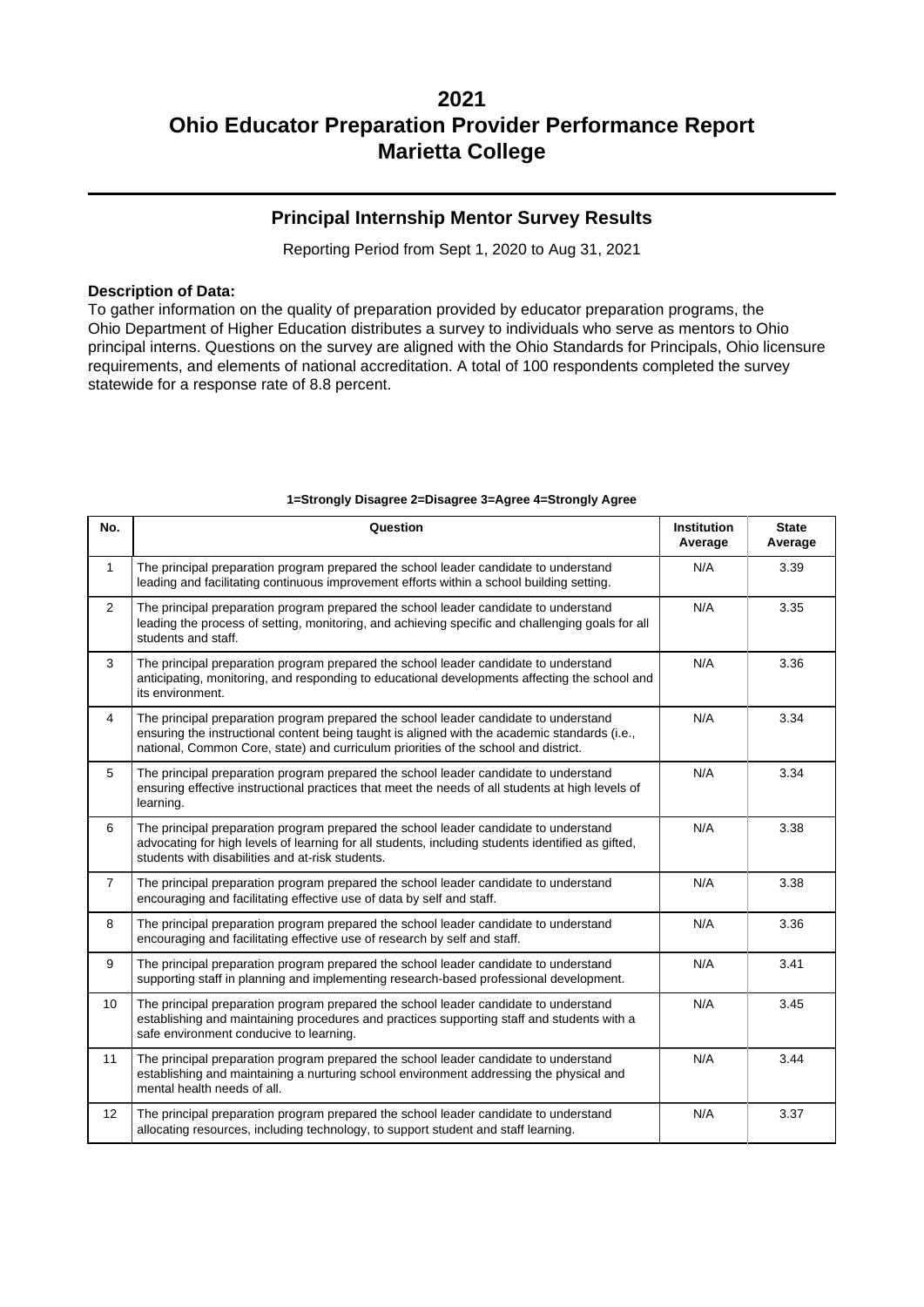| No. | Question                                                                                                                                                                                                 | <b>Institution</b><br>Average | <b>State</b><br>Average |
|-----|----------------------------------------------------------------------------------------------------------------------------------------------------------------------------------------------------------|-------------------------------|-------------------------|
| 13  | The principal preparation program prepared the school leader candidate to understand<br>upholding and modeling professional ethics; local, state, and national policies; and, legal<br>codes of conduct. | N/A                           | 3.49                    |
| 14  | The principal preparation program prepared the school leader candidate to understand<br>connecting the school with the community through print and electronic media.                                     | N/A                           | 3.31                    |
| 15  | The principal preparation program prepared the school leader candidate to understand<br>involving parents and communities in improving student learning.                                                 | N/A                           | 3.34                    |
| 16  | The principal preparation program prepared the school leader candidate to understand using<br>community resources to improve student learning.                                                           | N/A                           | 3.27                    |
| 17  | The principal preparation program prepared the school leader candidate to understand<br>establishing expectations for using culturally responsive practices that acknowledge and value<br>diversity.     | N/A                           | 3.36                    |
| 18  | The school leader candidate's preparation program provided me with training on how to<br>mentor the school leader candidate.                                                                             | N/A                           | 2.67                    |
| 19  | I participated in and/or accessed the provided mentor training and/or materials.                                                                                                                         | N/A                           | 2.90                    |
| 20  | The training by the school leader's preparation program adequately prepared me to mentor<br>the school leader candidate.                                                                                 | N/A                           | 2.21                    |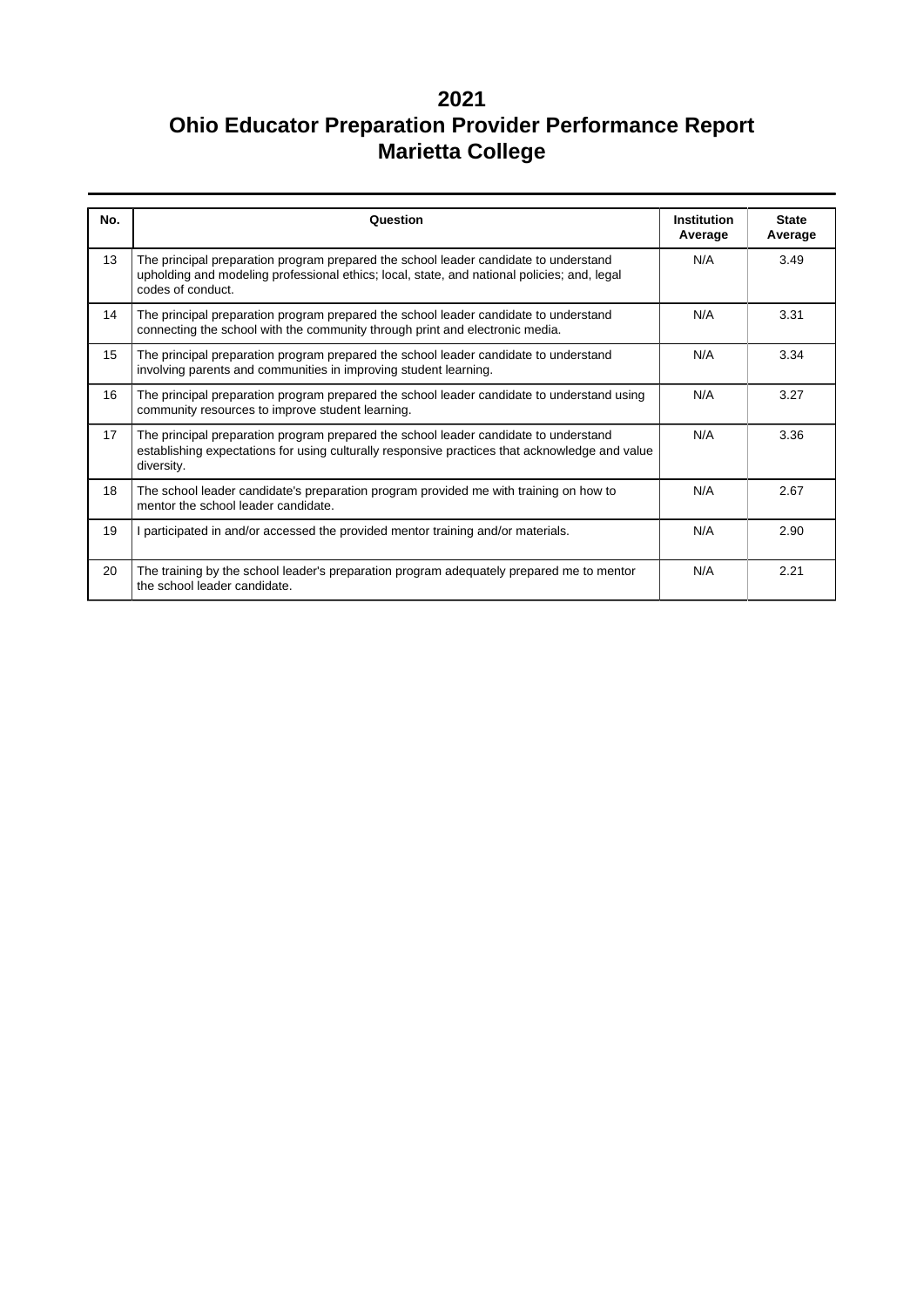### **National Accreditation Status**

Reporting Period from Sept 1, 2020 to Aug 31, 2021 (Data Source: Ohio Department of Higher Education)

#### **Description of Data:**

All educator preparation programs (EPPs) in Ohio are required to be accredited by either the National Council for Accreditation of Teacher Education (NCATE), the Teacher Education Accreditation Council (TEAC), or their successor agency, the Counciil for Accreditation of Educator Preparation (CAEP). Accreditation is a mechanism to ensure the quality of an institution and its programs. The accreditation of an institution and/or program helps employers evaluate the professional preparation of job applicants.

| <b>Accrediting Agency</b>   | CAEP       |
|-----------------------------|------------|
| Date of Last Review         | Apr-18     |
| <b>Accreditation Status</b> | Accredited |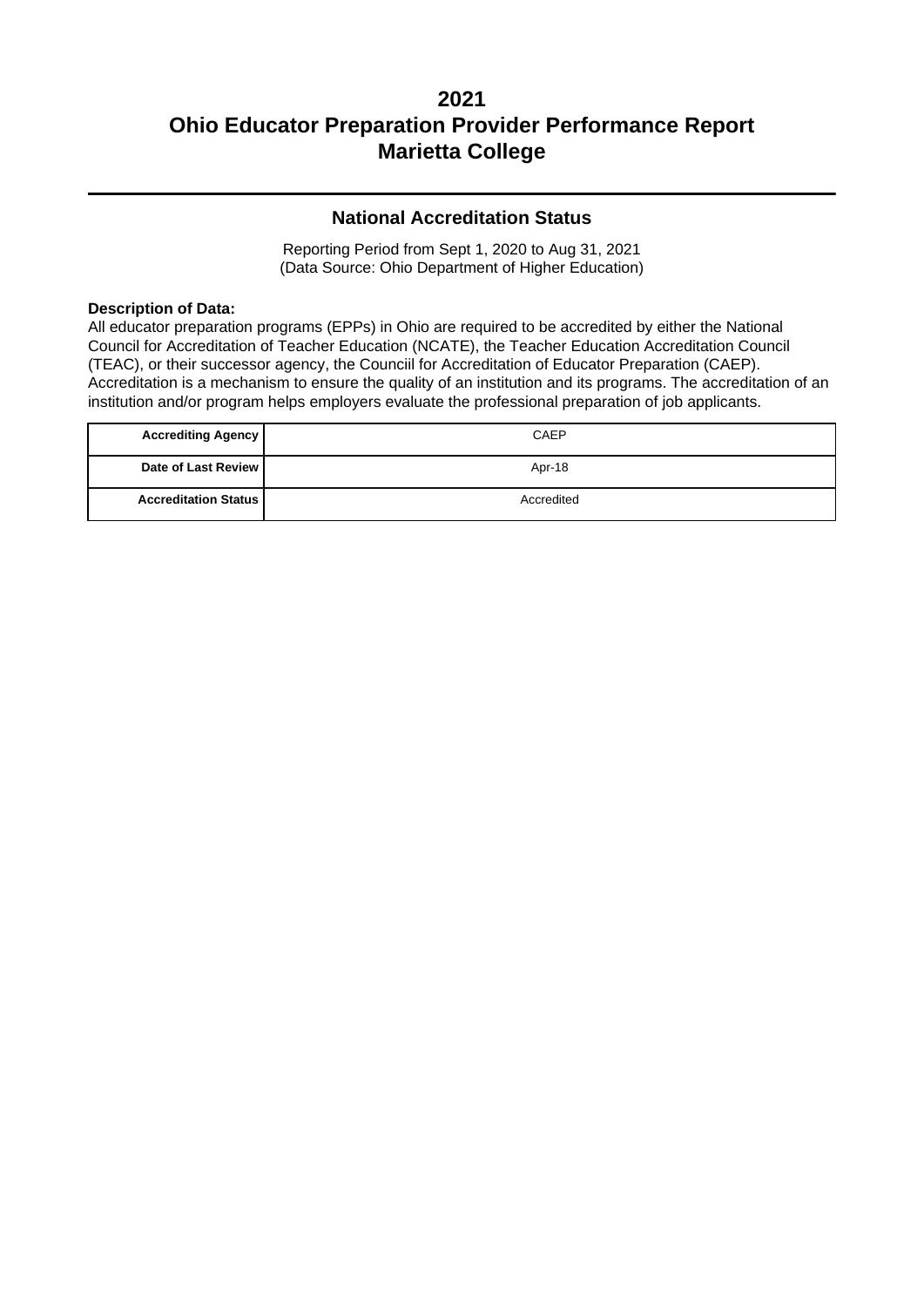### **Teacher Residency Program**

Reporting Period from Sept 1, 2020 to Aug 31, 2021 (Data Source: Marietta College)

#### **Description of Data:**

The Resident Educator Program in Ohio encompasses a robust four-year teacher development system. The data below show the persistence of Ohio Educator Preparation Provider graduates through the program.

Data from this table capture a year-to-year snapshot of the persistence of Ohio Educator Preparation Provider graduates through the program. Corrections to prior year reporting may be captured in the current year's reporting. Data used to create this "snapshot" table are sourced not only from the current year's resident educator completion data results, but also prior year results because a Resident Educator may fail to complete all the program year requirements within the same academic year.

Some of the scenarios addressed in the design of the table are as follows:

1. A normal scenario, where a student is reported each year and is listed as completed. In this case, we include them in only the Entering/Persisting counts for the current year.

2. A scenario where a student is reported as entering one year, but not as completed, but then reported the following year as completing the previous year and current year. In this case, we include them in the Persisting count for the previous year, but not the Entering count. We also include them in the Entering and Persisting counts for the current year.

3. A scenario where a student is not reported one year, but reported with records for the previous year and the current year the following year (both as completed). In this scenario, we include them in both the Entering and Persisting counts for both years.

4. A scenario involving a registration fluke where a student completes Year 1 of the RE program with an issued RE license, but not an effective or valid license until the following school year. For example, a teacher has all the qualifications for a full license, but completed Year 1 under a sub license (in which the work is counted) and Year 2 under a RE license.

| <b>Initial</b><br>Licensure<br><b>Effective</b><br>Year | <b>Residency Year 1</b> |     |                   |                 | <b>Residency Year 2</b> |            |                 | <b>Residency Year 3</b> |                   |                 | <b>Residency Year 4</b> |            |
|---------------------------------------------------------|-------------------------|-----|-------------------|-----------------|-------------------------|------------|-----------------|-------------------------|-------------------|-----------------|-------------------------|------------|
|                                                         | Entering                |     | <b>Persisting</b> | <b>Entering</b> |                         | Persisting | <b>Entering</b> |                         | <b>Persisting</b> | <b>Entering</b> |                         | Completing |
| 2017                                                    | N/A                     | N/A | N/A               | N/A             | N/A                     | N/A        | 3               | 3                       | 100%              | 12              | 11                      | 91.7%      |
| 2018                                                    | N/A                     | N/A | N/A               | N/A             | N/A                     | N/A        | 8               | 8                       | 100%              | N/A             | N/A                     | N/A        |
| 2019                                                    | 4                       | 4   | 100%              | 4               | 4                       | 100%       | N/A             | N/A                     | N/A               | N/A             | N/A                     | N/A        |
| 2020                                                    | 6                       | 6   | 100%              | N/A             | N/A                     | N/A        | N/A             | N/A                     | N/A               | N/A             | N/A                     | N/A        |

#### **Ohio EPP Program Completers Persisting in the State Resident Educator Program who were Prepared at Marietta College**